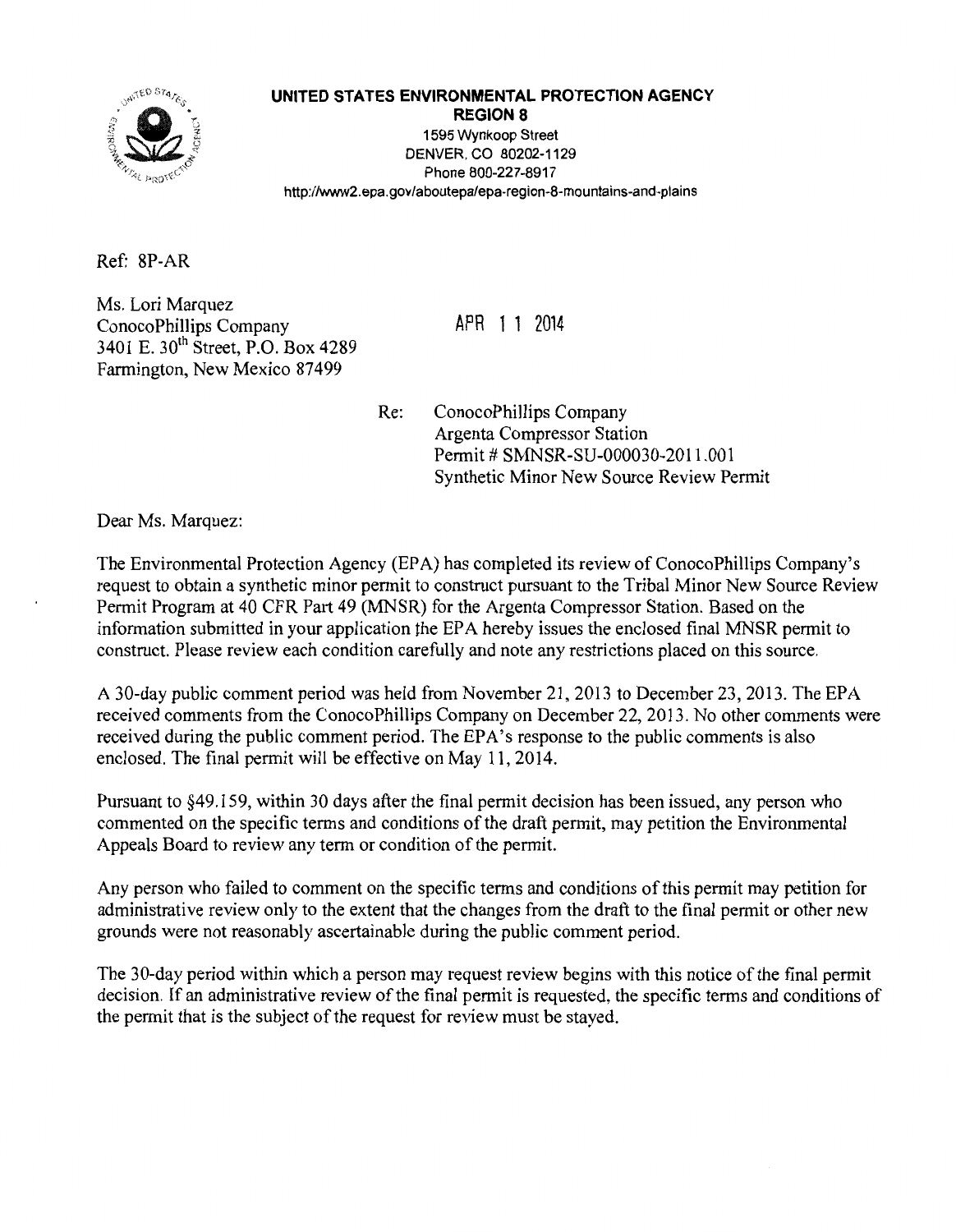If you have any questions concerning the enclosed final permit please contact Claudia Smith of my staff at (303) 312-6520.

Sincerely,

 $D - 1471$ 

Debra H. Thomas Acting Assistant Regional Administrator Office of Partnerships and Regulatory Assistance (OPRA)

Enclosures

cc: Brenda Jarrell, Air Quality Program Director, Southern Ute Indian Tribe Environmental Program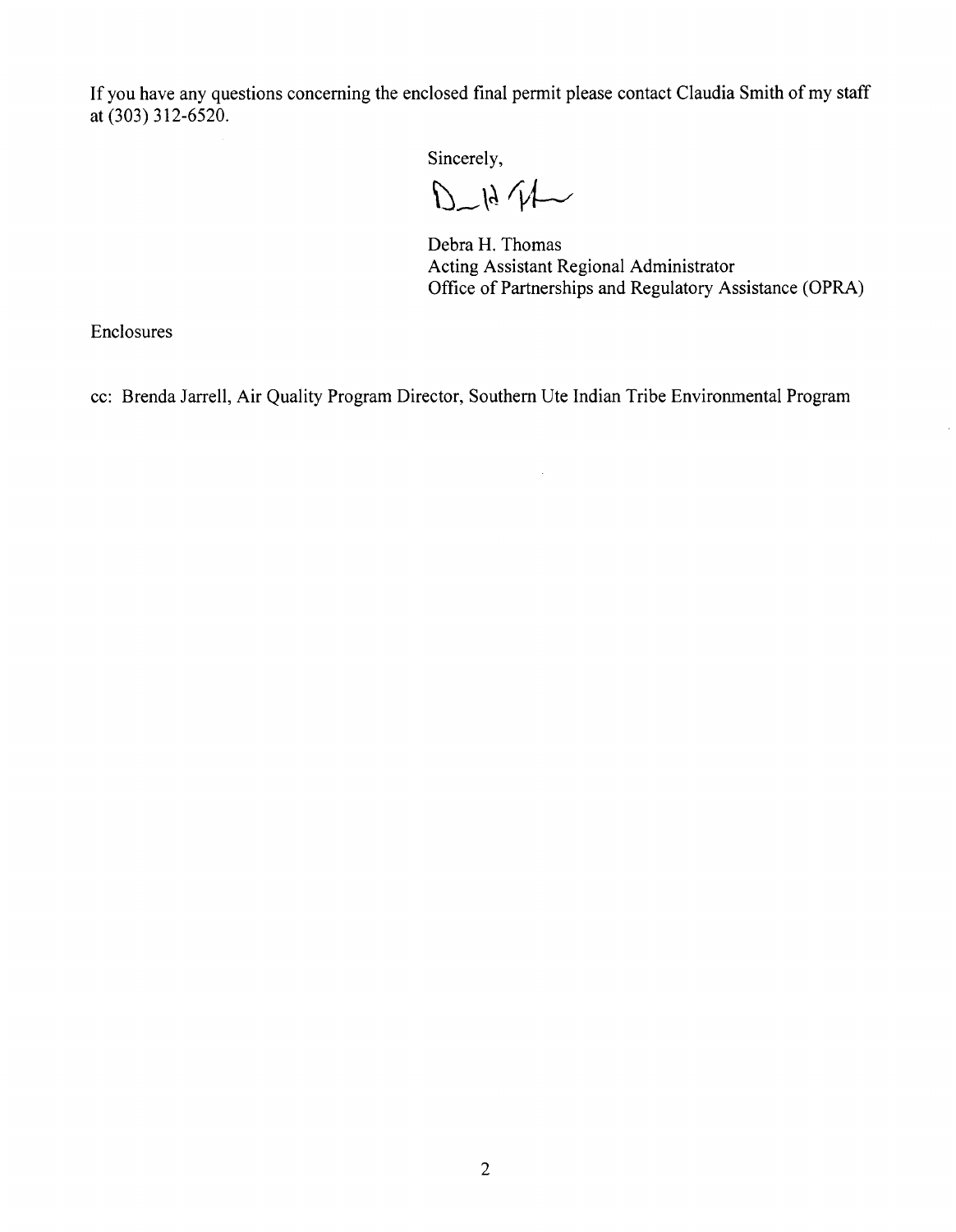#### **Enclosure - Response to Comments**

Comments from ConocoPhillips Company (ConocoPhillips) on Proposed Permit to Construct for the Argenta Compressor Station pursuant to the Tribal Minor New Source Review Permit Program at 40 CFR Part 49 (MNSR)

1. Correction

The upper temperature limit of the engine exhaust entering the catalytic control system in condition C.3(c), was corrected to 1,350 ºF.

#### 2. Clarification

The EPA added language to the performance testing requirements in condition C.4(a) to allow the use of EPA-approved American Society for Testing and Materials (ASTM) test methods. This is consistent with language in other MNSR permits for similar emission units that the EPA is in the process of issuing.

#### 3. Emission Limits

ConocoPhillips requested an increase to the  $CH<sub>2</sub>O$  emission limit requirement for each of the approved engines in the permit from 0.10 pounds per hour (lb/hr) to 0.15 lb/hr. According to ConocoPhillips the engines have consistently met the CH<sub>2</sub>O 0.15 lb/hr emission limit. The 0.15 lb/hr originated in a Part 71 permit to establish the facility as a minor source of hazardous air pollutants. The requirements of the compliance agreement imply that these established limits are to continue in this permit. However, the application for this MNSR permit incorrectly stated that the emission limit was 0.10 lb/hr and this error was carried over to the proposed permit.

*This correction has been made to the final permit.* 

- 4. Control requirements
	- (a) ConocoPhillips requested that the EPA clarify that the requirement to equip the engines with a catalytic control system capable of reducing uncontrolled emissions of CO by at least 88% and CH<sub>2</sub>O emissions by at least 90% at maximum operating, does not apply when the engines operate below 90% of capacity at site elevation.

In addition, ConocoPhillips requested a relaxation of the required  $90\%$  CH<sub>2</sub>O destruction efficiency of the catalytic control system. Performance testing results and maintenance of the engines and catalytic control systems for the years 2011, 2012, and 2013, provided by ConocoPhillips indicate that the catalytic control systems have achieved  $CH<sub>2</sub>O$  reduction efficiencies from 70% to 90%. Yet, the engines consistently meet the emission limit of 0.15 lb/hr.

*The EPA has removed the control efficiency requirements in condition* C.3(a) *as they are a redundant emission limit requirement. The emission rate limitations are already enforceable through the monitoring, recordkeeping, and report requirements in the permit.*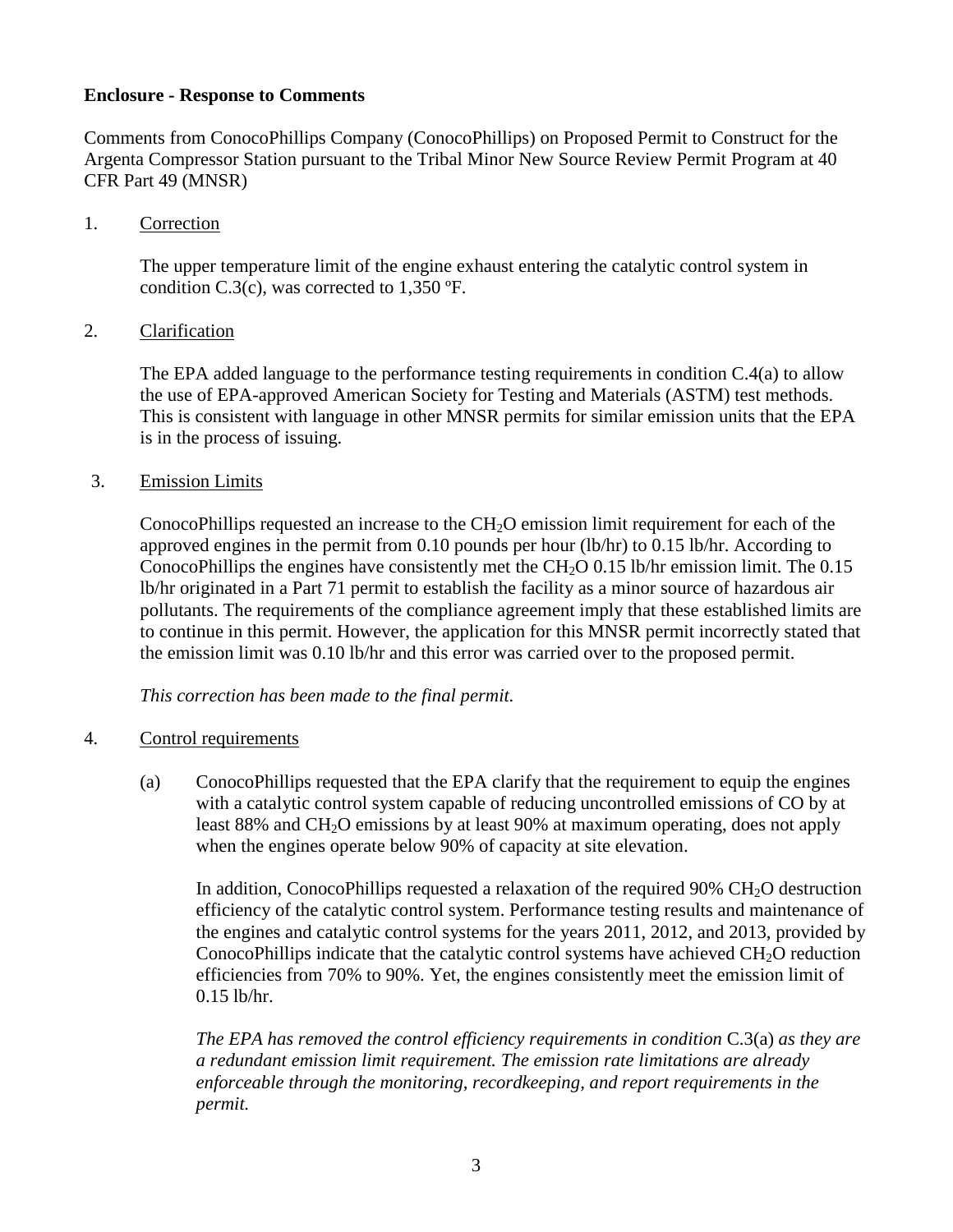(b) ConocoPhillips requested that the EPA change the break-in period for each overhauled or replaced engine, where a catalytic control system is not required, from days to operating hours in permit condition C.3(h). ConocoPhillips also requested that EPA make it clear that this condition applies to each overhauled or replaced engine individually. Related to this requested change in the break-in period, ConocoPhillips requested that the reporting requirement of condition C.6(h), also represent the change to the break-in period.

*The EPA has agreed to change the break-in period to 200 operating hours. The change has been made to conditions* C.3(h) and C.6(h). *The requested clarification that the break-in period applies to each engine is already specified in this condition.* 

#### 5. Monitoring Requirements

- (a) ConocoPhillips requested changes to the monitoring requirements presented in this permit asserting that the monitoring is different than what was established in the Part 71 operating permit where the original conditions were created. The following requests were made:
	- (i) ConocoPhillips requested that the EPA change the frequency of exhaust temperature monitoring from continuous to every 7 calendar days.

*This requested change has not been made to the final permit. An explanation of this decision has been provided below.* 

(ii) ConocoPhillips requested that the EPA change the frequency of portable analyzer monitoring for  $NO<sub>X</sub>$  and CO emissions.

*This requested change has not been made to the final permit. An explanation of this decision has been provided below.* 

*The original conditions in the Title V permit were established in September of 2006. Since that time, the EPA's experience with implementation of the requirements has necessitated the need to enhance the monitoring of emission limits and operational requirements to provide stronger enforceability and assurance of compliance with the limits. The MNSR regulations at §§49.158(c)(2)(ii) and (iii) provides the EPA with the discretion to require any additional requirements, including control technology requirements, based on the specific circumstances of the source.*

(a) ConocoPhillips requested the removal of the requirement in condition C.5(f), that a portable analyzer test for NOx and CO emissions be conducted every time a catalyst is changed out as this condition overlaps with Condition  $C.4(a)(iii)$ , which requires a performance test be performed within 90 days of a catalyst change out.

*The EPA agrees that this requirement redundant. It has been removed from this condition.* 

(b) ConocoPhillips requested a change to condition  $C.5(k)$ , to clarify that the company may submit new portable analyzer specifications and monitoring protocols for EPA approval.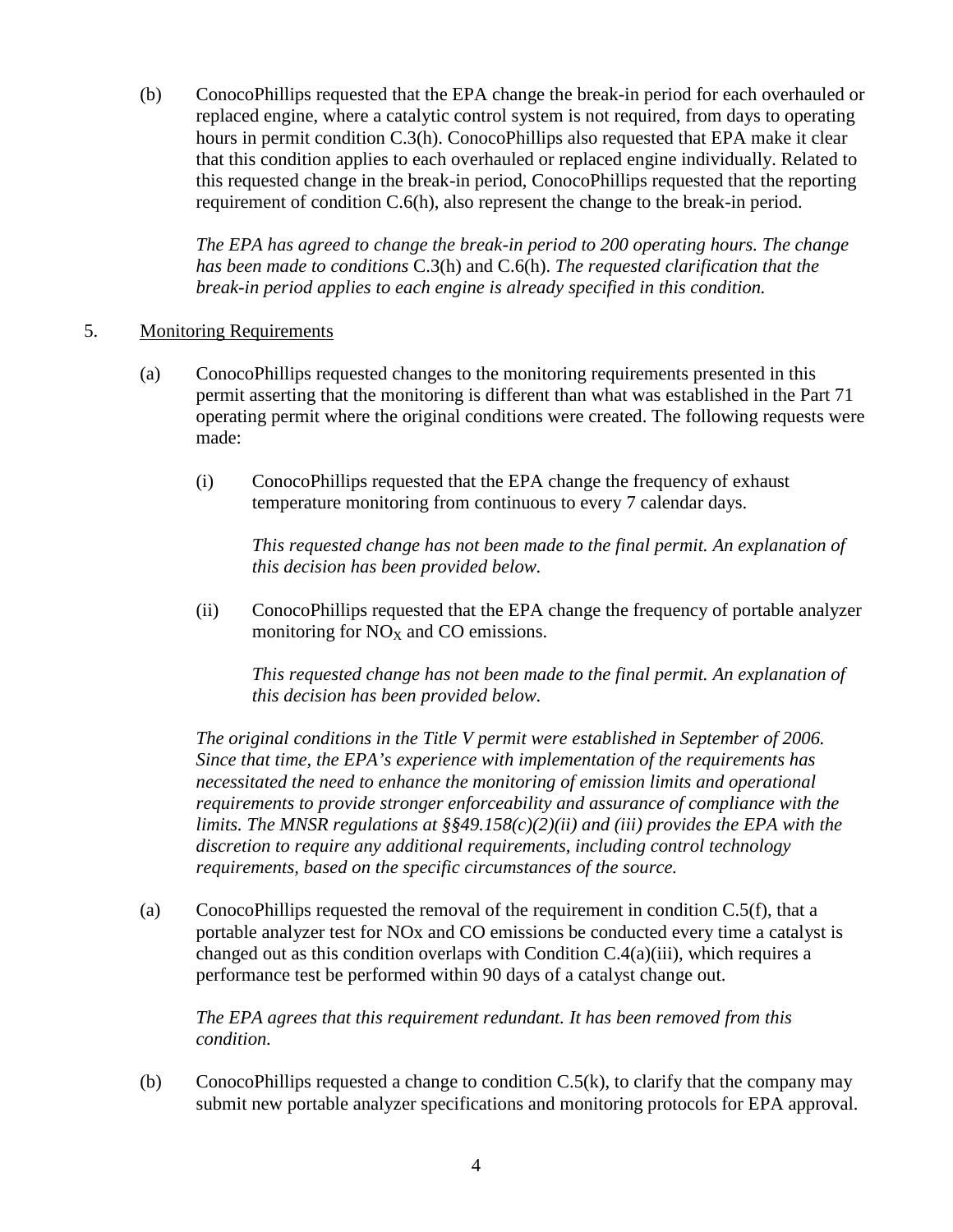This condition seems to imply that only the EPA can require the submittal of a new protocol.

*The EPA agrees that a clarification to this condition is warranted. The condition now contains language clarifying that the Permittee may initiate a change in protocols.*

(c) ConocoPhillips requested that artificial engine loading not be considered engine tuning or an adjustment to engine settings which, according to condition  $C.5(g)$ , may not be performed immediately prior to or during periodic monitoring of  $NO<sub>x</sub>$  and CO emissions. According to the company, engines at this facility do not operate continuously at maximum capacity due to operational design and field conditions. To meet the requirement that all engine monitoring be performed at maximum engine capacity, the engine must be artificially loaded.

*The EPA has clarified the language in C.5(g) to exempt artificial loading from being considered tuning or adjustments. In addition, the EPA has changed condition C.5(f)(i) to allow for periodic monitoring at the engine's operating load rather than full load which is a true representation of the operating conditions which can change more frequently than annually.* 

(d) ConocoPhillips requested a change to condition  $C.5(g)$  to specify the timeframe for the restriction of engine tuning and adjustments to engine settings, catalytic control system settings, or process or operational parameters prior to testing. The permit currently states that tuning and adjustment may not be made immediately prior to engine testing.

*The EPA agrees that a clarification to this restriction is warranted. The language has been changed to specify that tuning and adjustment may not be made the day of engine testing or during engine testing.* 

(e) ConocoPhillips requested that conditions  $C.5(b)(i)$  and  $C.5(e)(i)$ , specify the timeframe required for initiating an investigation of a deviation of the temperature range limitations for an engine's exhaust and a deviation of pressure drop limitations across an oxidation catalyst bed. These conditions require that an investigation be initiated immediately upon discovery of the violation.

*The EPA agrees that a clarification to these conditions is warranted. Conditions C.5(b)(i) and C.5(e)(i) now specify that inspections should be initiated with 24 hours of determining that a deviation has occurred.*

(f) ConocoPhillips requested that flexibility be provided to the required pressure drop readings across an oxidation catalyst bed in condition C.5(d). One option for the determination of the pressure drop is using a 12-hour average, where continuous readings are being utilized on the day of testing rather than a one-time reading. However, continuous pressure drop readings will not necessarily be performed over 12 hours on the day of testing.

*The EPA agrees that a change to this condition is warranted. The condition now allows an average of readings based on the length of time the continuous readings are made on the day of testing.*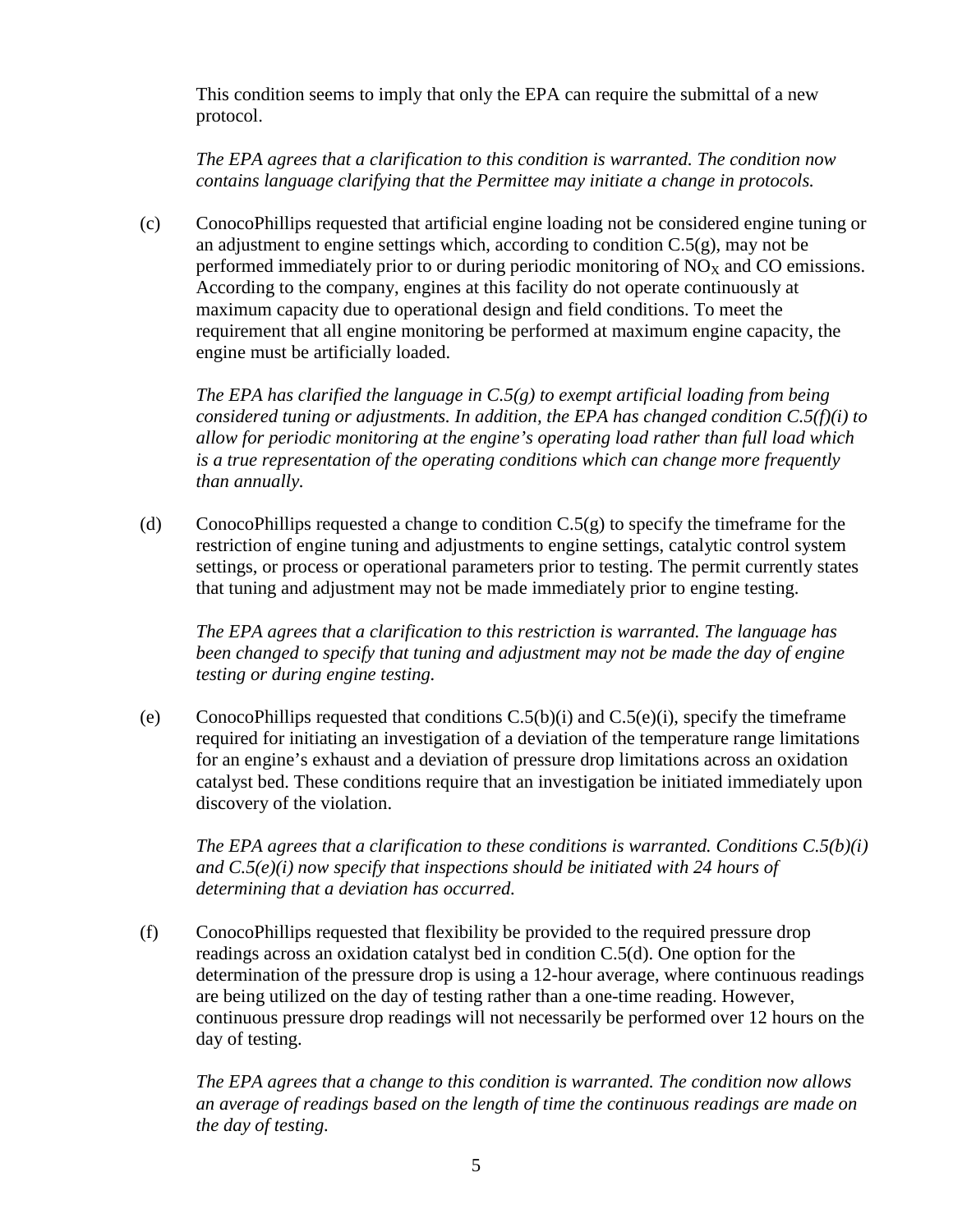(g) ConocoPhillips requested that the monitoring and recordkeeping requirements of condition D.2, clarify that the natural gas throughput measurements for the dehydration system be based on the combined throughput of all five (5) dehydration units at the facility.

*This requested change has not been made. Condition D.1(a), already defines the dehydration system as consisting of all five (5) dehydration units, combined.*

(h) ConocoPhillips requested that the requirement of condition D.2, to measure and record the natural gas processed through the dehydration system each time a dehydration unit in the system is installed, moved, or replaced be removed as it is unnecessary when there is already a requirement to measure natural gas processed on a monthly basis.

*The EPA agrees that this requirement should be removed. It has been removed from the final permit.* 

(i) ConocoPhillips requested the removal of condition H.4(b), from the permit. This is a requirement to promptly report any equipment leaks discovered during the semi-annual monitoring of leaks. ConocoPhillips believes the annual reporting of leak detection and repair records required in condition H.3 are sufficient for reporting purposes.

*The EPA agrees that the requested change to the final permit is warranted, but has also added clarifying language to condition H.3. that the annual LDAR report shall include any necessary repairs due to VOC leaks.* 

(j) ConocoPhillips requested the option to use a technology equivalent to an infrared camera for the detection of leaks at the facility in conditions F.2(a) and F.2(b). These conditions only allow for the use of infrared technology.

*This requested change has not been made to the final permit. This is a condition transferred from the compliance agreement. Any new monitoring technique and associated protocol must be approved by the EPA pursuant to condition C.5(k) which requires the submittal of portable analyzer testing protocols to the EPA for approval.*

(k) ConocoPhillips requested a clarification of the timeframe within which the company must submit revised leak detection and repair protocol upon the EPA's request in condition F.6. This condition does not specify a timeframe.

*This requested change has not been made to the final permit. Any request by the EPA for the submittal of a new protocol will include the deadline for submittal.*

(l) ConocoPhillips requested a change in the requirement to commence leak detection and repair upon approval of the protocol by the EPA in condition F.7. The company would prefer that the condition require the continued use of the existing EPA approved protocol required by the compliance agreement. ConocoPhillips is concerned that the permit requirement implies that a new protocol must be submitted for approval which will disrupt the current system and schedule already approved by the EPA.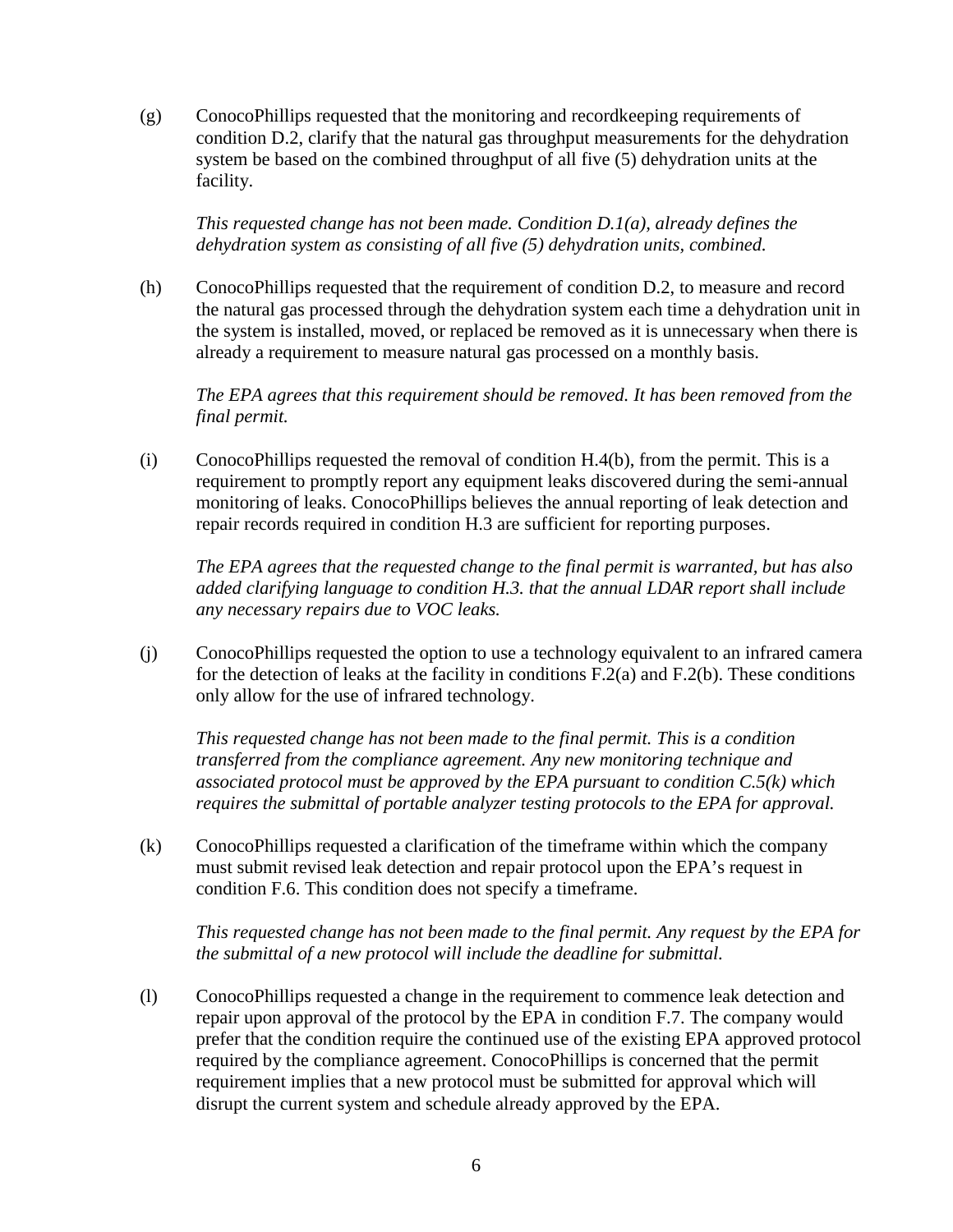*This requested change has not been made to the final permit. Condition F.5, of the permit allows for the continued use of the protocol that has already been approved by the EPA. Thus, there should be no disruption to the current system or schedule currently in use.* 

#### 6. Testing requirements

(a) ConcocoPhillips requested a direct reference to the emissions limits of the permit in condition  $C.4(d)(v)$ , to clarify the exact location.

*This requested change has not been made to the final permit. There is only one location in the permit where emission limits reside. The permit clearly states, in the table of contents and the body of the permit, where these conditions are located.*

(b) ConocoPhillips requested that artificial engine loading not be considered engine tuning or an adjustment to engine settings which, according to condition C.4(b), may not be performed immediately prior to or during performance testing of  $NO<sub>X</sub>$  and CO emissions from the engines. According to the company, engines at this facility do not operate continuously at maximum capacity due to operational design and field conditions. To meet the requirement that all engine testing be performed at maximum engine capacity, the engine must be artificially loaded.

*The EPA has clarified the language to exempt artificial loading from being considered tuning or adjustments.*

(c) ConocoPhillips requested a change to condition C.4(b), to specify the timeframe for the restriction of engine tuning and adjustments to engine settings, catalytic control system settings, or process or operational parameters prior to testing. The permit currently states that tuning and adjustment may not be made immediately prior to engine testing. Specifically, the company requested that this restriction apply 24 hours prior to engine testing.

*The EPA agrees that a clarification to this restriction is warranted. The language has been changed to specify that tuning and adjustment may not be made the day of engine testing or during engine testing.* 

(d) ConocoPhillips requested a change to condition  $C.4(d)(\dot{v}i)$ , to clarify that the company may submit new performance test plans for EPA approval. This condition seems to imply that only the EPA can require the submittal of new plans.

*The EPA agrees that a clarification to this condition is warranted. The condition now contains language clarifying that the Permittee may initiate a change in performance test plans.*

(e) ConocoPhillips requested the addition of language to clarify notification requirements when testing must be rescheduled in condition C.4(e). The company has requested that the company be allowed to notify the EPA 1 week prior to the scheduled testing if the testing cannot be performed.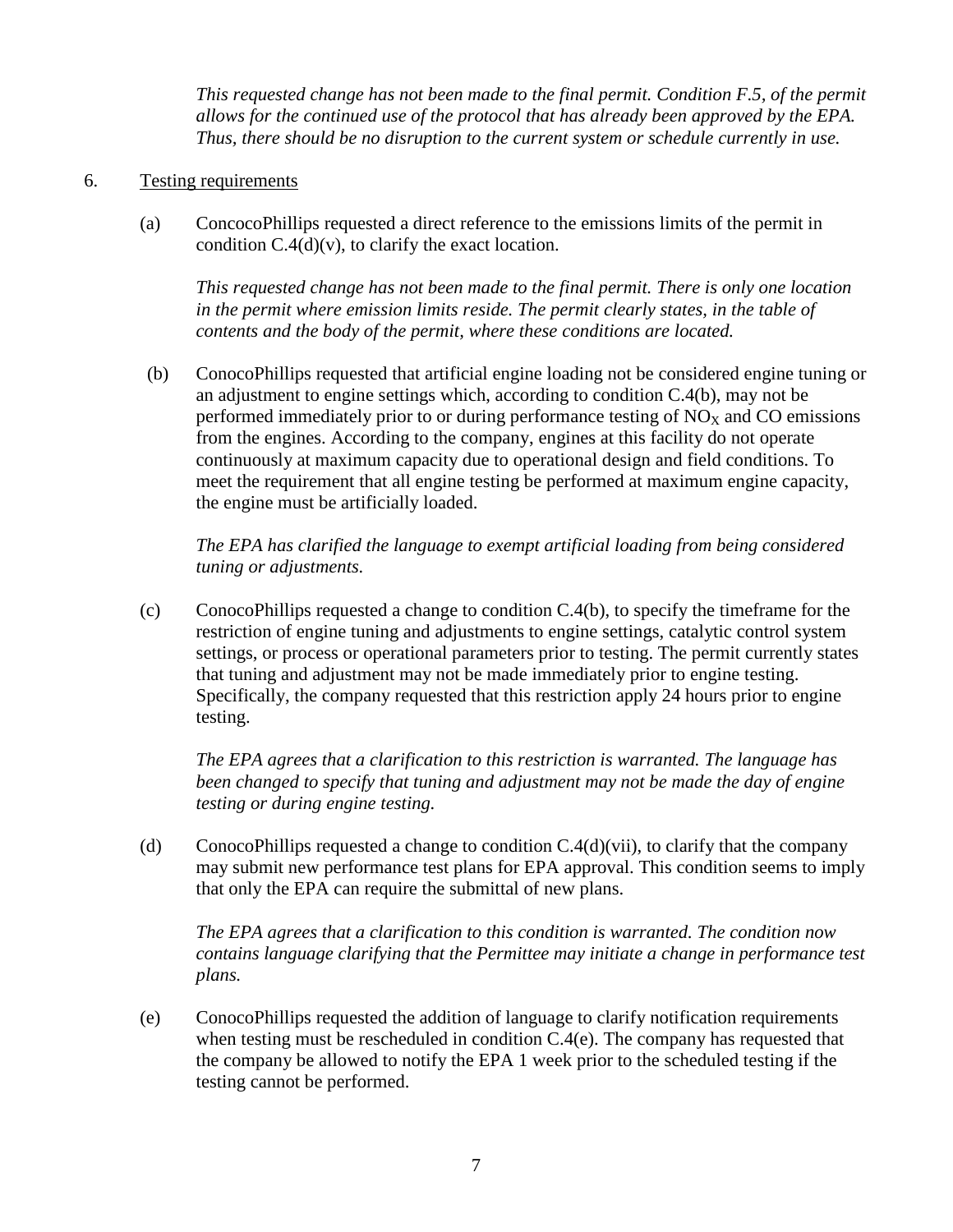*The EPA agrees that this addition to this condition is warranted. The new language allows the cancelation of testing 1 week prior to the scheduled test.*

#### 7. Pneumatic controller requirements

ConocoPhillips requested the removal of conditions E.2 and E.3 for pneumatic controllers from the permit as the requirements in these conditions have already been met. In addition, the company feels that these conditions are excessive compared to the compliance agreement requirement and the requirements of the New Source Performance Standards for Crude Oil and Natural Gas Production, Transmission and Distribution at 40 CFR Part OOOO (NSPS OOOO). Condition E.2 requires that each pneumatic controller at the facility be operated and maintained in accordance with manufacturer specifications. Condition E.3, requires that records be kept of the date of installation of the controllers, the manufacturer specifications of the controllers, and all scheduled maintenance and repairs on the controllers.

*This requested change has not been made to the final permit.* 

*The EPA's experience is that the operation and maintenance requirements in condition E.2 can reasonably be expected to be achieved for all equipment.*

*The recordkeeping requirements in condition E.3, are requirements of the compliance agreement, and by extension this MNSR permit, and continue to apply regardless of the current compliance status. Further, the MNSR regulations at §§49.158(c)(2)(ii) and (iii) provide the EPA with the discretion to require any additional requirements based on the specific circumstances of the source. The EPA's ongoing experience with implementation of the permitting programs under the Clean Air Act since the compliance agreement was initially filed has led to the need to enhance requirements to provide stronger enforceability and assurance of compliance with the requirements.*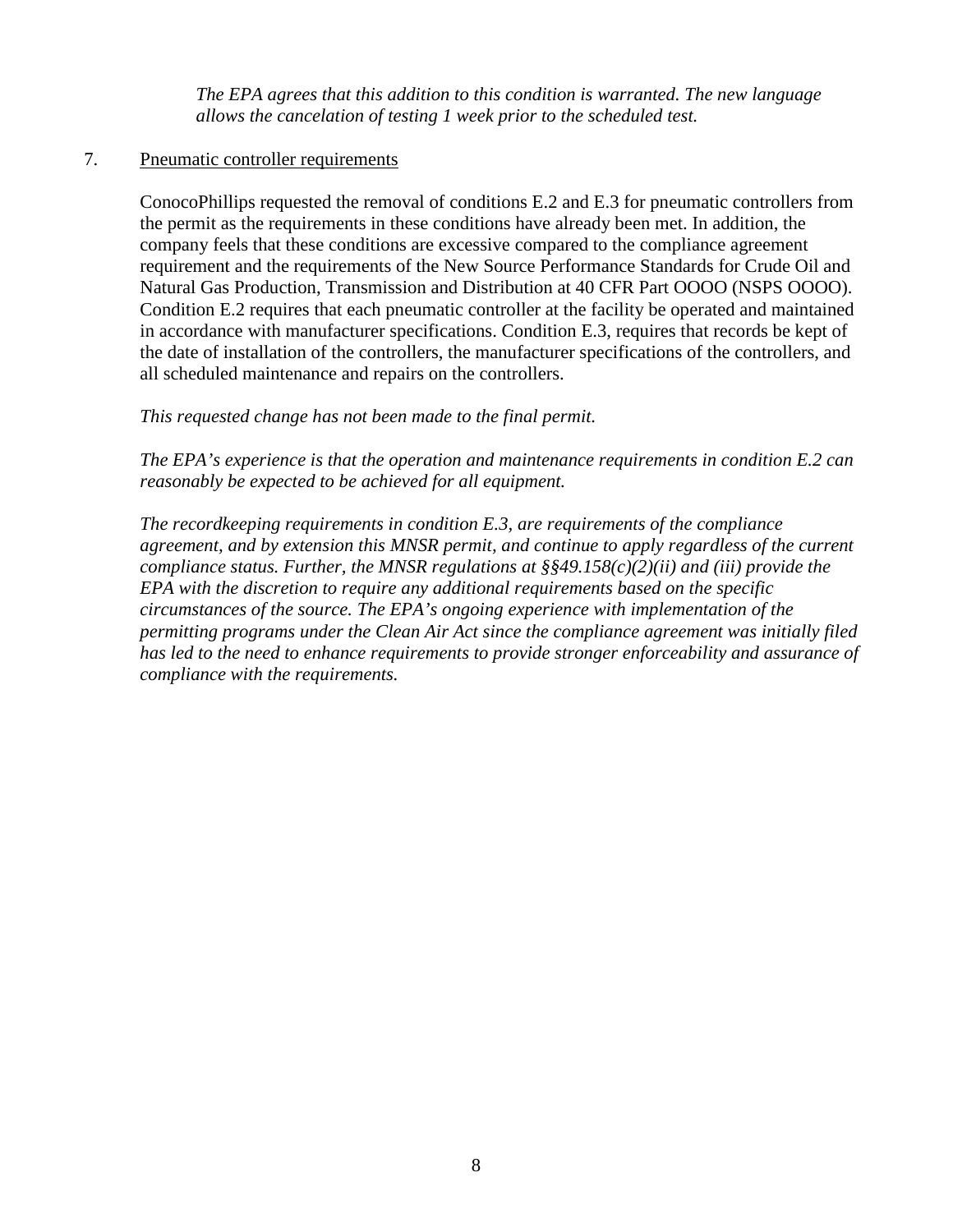**United States Environmental Protection Agency Region 8 Air Program 1595 Wynkoop Street Denver, CO 80202**



## **Air Pollution Control Synthetic Minor Source Permit to Construct**

## **40 CFR 49.151**

## **# SMNSR-SU-000030-2011.001**

*Permit to Construct to establish legally and practically enforceable limitations and requirements on sources at an existing facility.*

# **Permittee:**

ConocoPhillips Company

# **Permitted Facility:**

Argenta Compressor Station Southern Ute Indian Reservation La Plata County, Colorado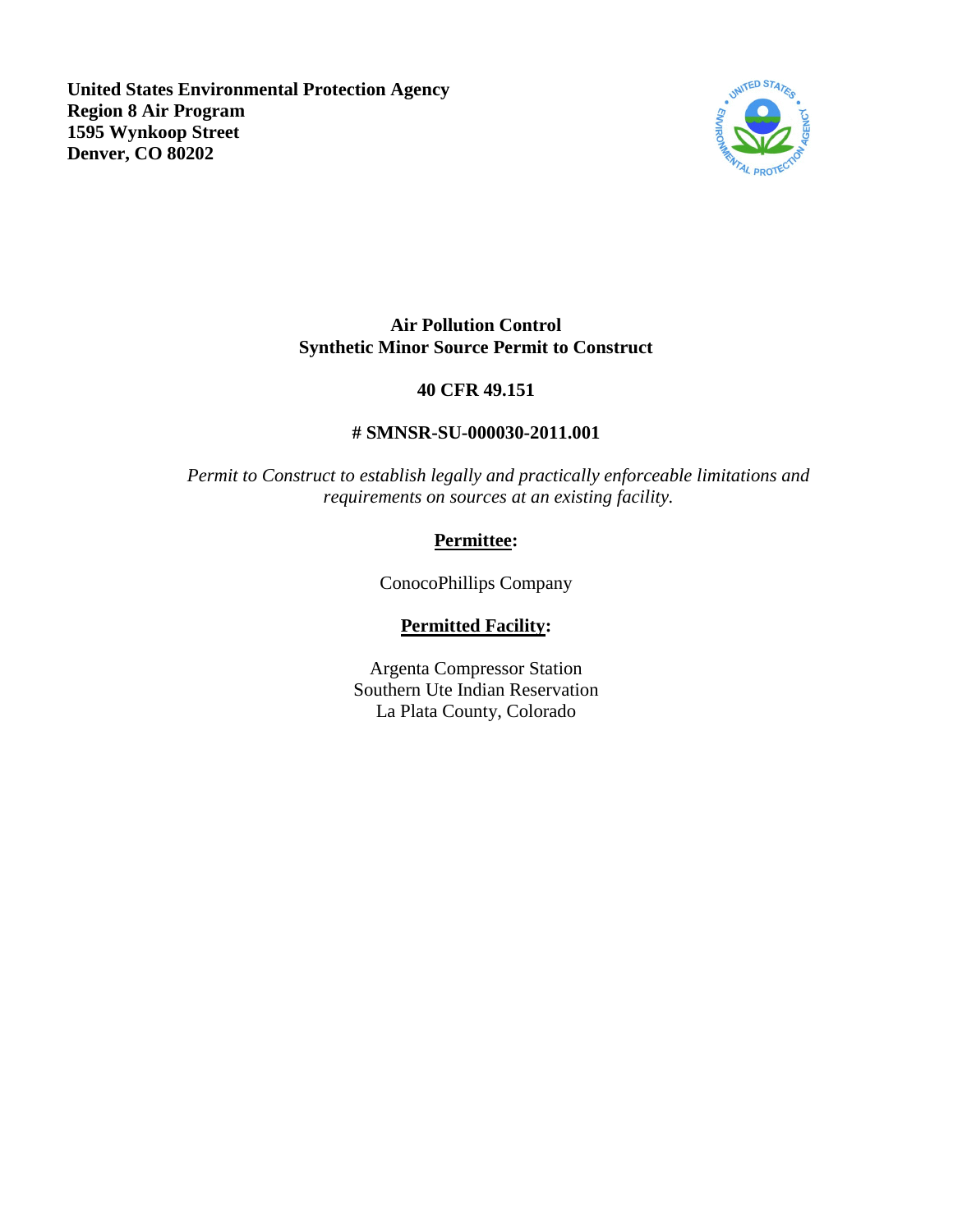#### **Summary**

On August 30, 2011, the EPA received an application from ConocoPhillips Company (ConocoPhillips) requesting a synthetic minor permit for the Argenta Compressor Station in accordance the requirements of the Tribal Minor New source Review Permit Program at 40 CFR Part 49 (MNSR).

The Argenta Compressor Station is located within the exterior boundaries of the Southern Indian Reservation in Colorado and dehydrates and compresses natural gas. The natural gas entering the compressor station flows through an inlet separator and mist screens where most of the water is removed. The water produced by this step is transferred to an on-site storage tank. The natural gas is further dried in a glycol dehydration system before leaving the facility.

This permit does not authorize the construction of any new emission sources, nor does it otherwise authorize any other physical modifications to the facility or its operations. This permit is intended only to incorporate required and requested emission limits and provisions from the following documents:

- A. A March 28, 2008, operating permit the EPA issued to ConocoPhillips for the Argenta Compressor Station in accordance with the Title V Operating Permit Program at 40 CFR Part 71 (Part 71).
- B. A February 4, 2010, Federal Compliance Agreement and Final Order (CAFO) between the EPA and ConocoPhillips. (Docket No.: CAA-08-2010-0007)
- C. An August 30, 2011, application from ConocoPhillips requesting a synthetic minor permit for the Argenta Compressor.

The transfer of the requirements from the Part 71 permit and the CAFO, in addition to the incorporation of limits requested by ConocoPhillips in the application into a single permit, consolidates the requirements originating from these documents into one permit.

The EPA determined that this approval will not contribute to NAAQS violations, or have potentially adverse effects on ambient air.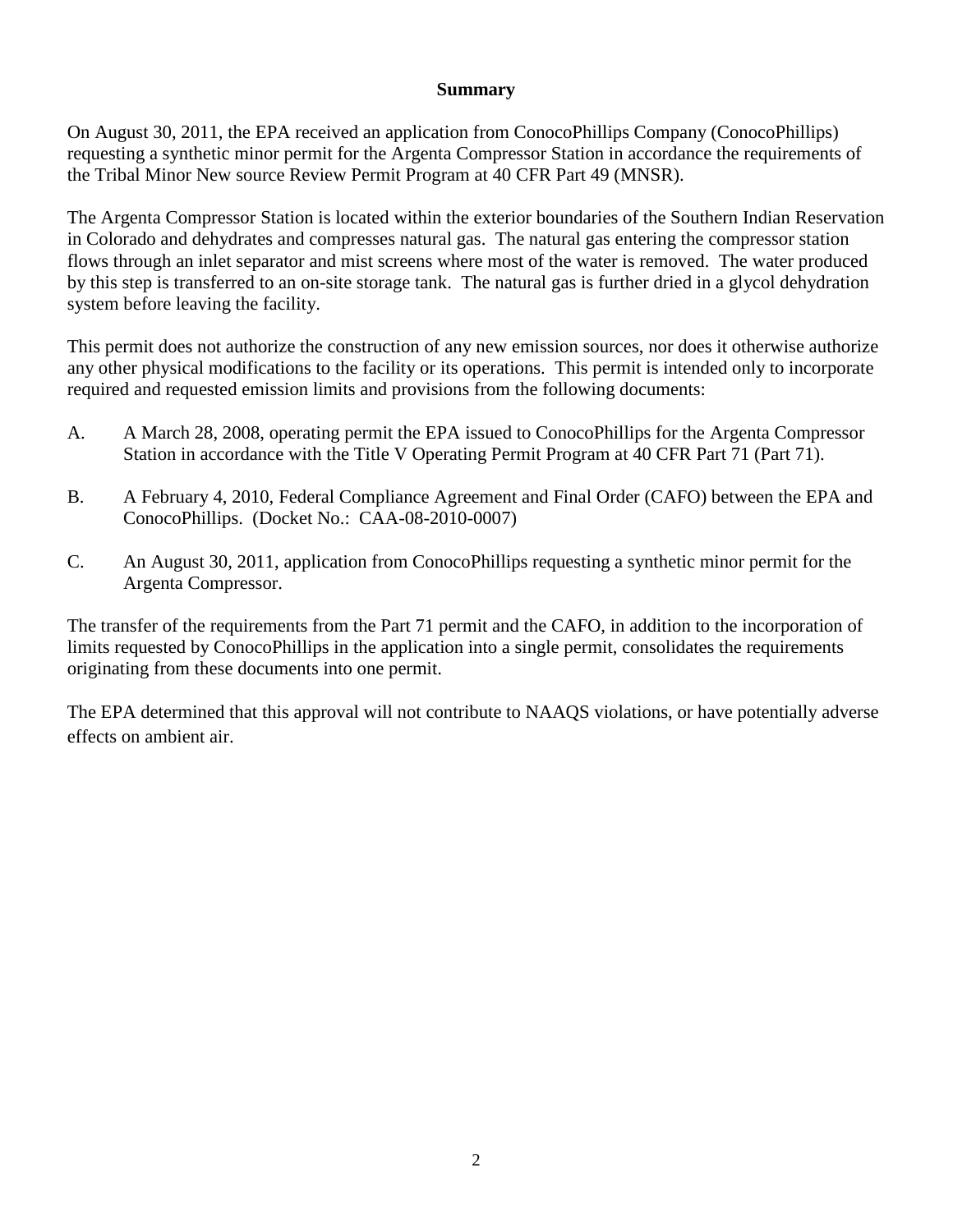# **Table of Contents**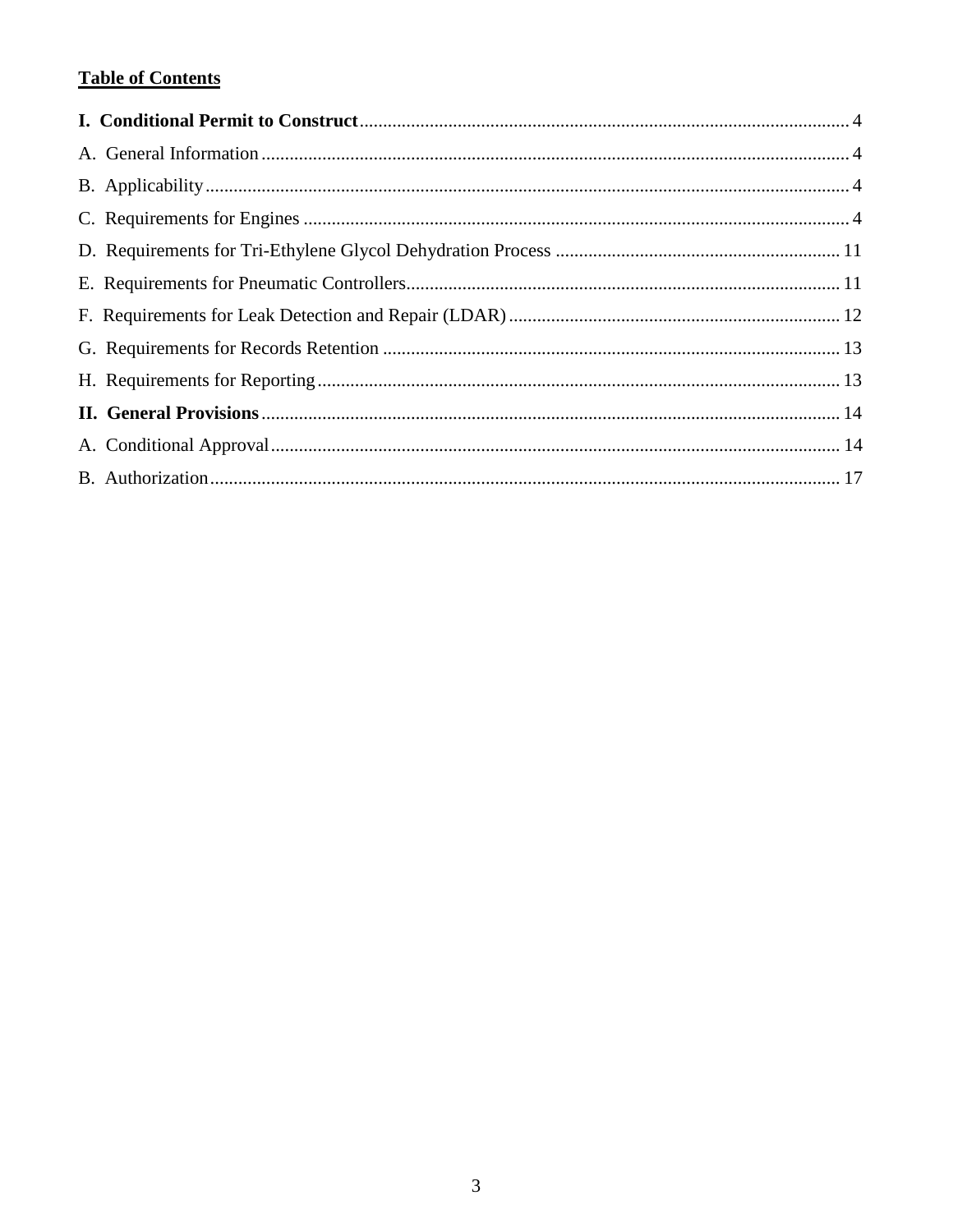# **I. Conditional Permit to Construct**

## **A. General Information**

Permit Number: SMNSR-SU-000030-2011.001

Site Location: Corporate Office Location Argenta Compressor Station ConocoPhillips Company SW ¼, SE ¼ Sec 4 T33N R10W San Juan Business Unit Southern Ute Indian Reservation P.O. Box 4289 La Plata County, CO Farmington, NM 87499

Facility: ConocoPhillips Argenta Compressor Station SIC Code and SIC Description: 1311- Crude Petroleum and Natural Gas

<span id="page-11-1"></span><span id="page-11-0"></span>

The equipment listed in this permit may only be operated by the ConocoPhillips Company at the following location:

Latitude 37.12944, Longitude -107.93722

# <span id="page-11-2"></span>**B. Applicability**

- 1. This Conditional Permit to Construct is being issued under the authority of the MNSR permit program.
- 2. The requirements in this permit have been created, at the Permittee's request and pursuant to Consent Agreement and Final Order #CAA-08-2010-0007, to establish legally and practically enforceable requirements for: Limiting nitrogen oxide  $(NO<sub>x</sub>)$ , carbon monoxide  $(CO)$ , and formaldehyde (CH<sub>2</sub>O) engine emissions; limiting the amount of natural gas dehydrated at the facility; upgrading pneumatic controls; and implementing a leak detection and repair (LDAR) program.
- 3. Any conditions for this facility or any specific units at this facility established pursuant to any Conditional Permit to Construct issued under the authority of the Prevention of Significant Deterioration Permit Program at 40 CFR Part 52 (PSD) or the MNSR permit program shall continue to apply.
- 4. By issuing this permit, the EPA does not assume any risk of loss which may occur as a result of the operation of the permitted facility by the Permittee, Owner, and/or Operator, if the conditions of this permit are not met by the Permittee, Owner, and/or Operator.

## **C. Requirements for Engines**

## 1. Construction and Operational Limits

<span id="page-11-3"></span>The Permittee shall install and operate emission controls as specified in this permit on four (4) reciprocating internal combustion engines each meeting the following specifications:

- (a) Operated as a 4-stroke lean-burn;
- (b) Fired with natural gas; and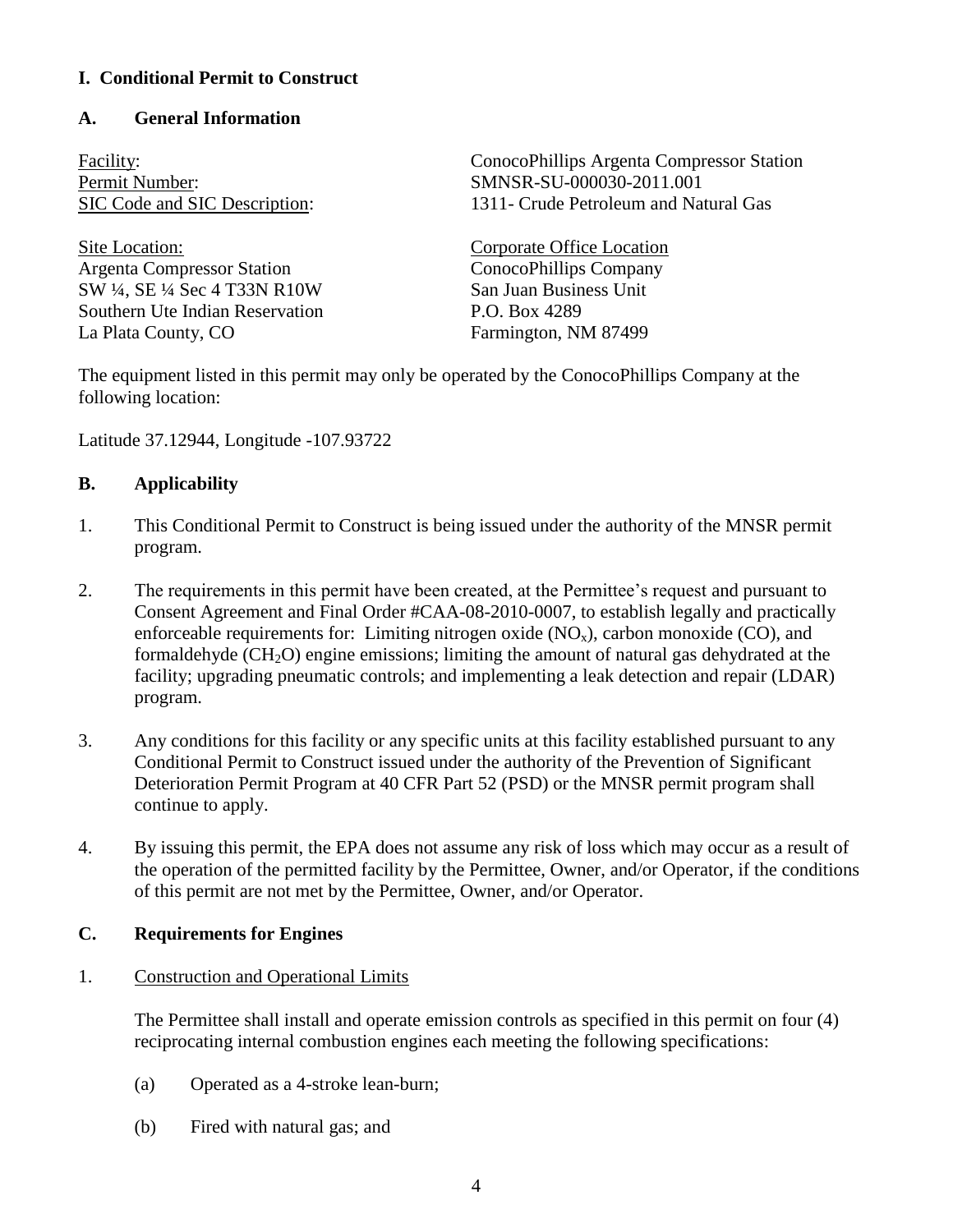- (c) Limited to a maximum site rating of 1,330 horsepower (hp).
- (a) Only the approved natural gas-fired reciprocating internal combustion engines that are operated and controlled as specified in this permit may be installed and operated.
- 2. Emission Limits
	- (a) Emissions from each engine shall not exceed the following:
		- (i)  $NO_X$ : 5.28 pounds per hour (lb/hr);
		- (ii) CO: 1.27 lb/hr; and
		- (iii)  $CH<sub>2</sub>O$ : 0.15 lb/hr.
	- (b) Emission limits shall apply at all times, unless otherwise specified in this permit.
- 3. Control and Operational Requirements
	- (a) The Permittee shall ensure that the engines are equipped with a catalytic control system capable of reducing the uncontrolled emissions of CO and  $CH<sub>2</sub>O$  to meet the emission limits specified in this permit.
	- (b) The Permittee shall install, operate, and maintain temperature sensing devices (i.e., thermocouple or resistance temperature detectors) before the catalytic control system on each engine in order to continuously monitor the exhaust temperature at the inlet of the catalyst bed. Each temperature sensing device shall be calibrated and operated by the Permittee according to manufacturer specifications or equivalent specifications developed by the Permittee or vendor.
	- (c) Except during startups, not to exceed 30 minutes, the engine exhaust temperature of each engine, at the inlet to the catalyst bed, shall be maintained at all times the engines operate with an inlet temperature of at least 450° F and no more than 1,350°F.
	- (d) During operation, the pressure drop across the catalyst bed on each engine shall be maintained to within  $\pm 2$  inches of water from the baseline pressure drop measured during the most recent performance test. The baseline pressure drop for the catalyst bed shall be determined at  $100\% \pm 10\%$  of the engine load measured during the most recent performance test.
	- (e) The Permittee shall only fire each engine with natural gas. The natural gas shall be pipeline-quality in all respects except that the carbon dioxide  $(CO<sub>2</sub>)$  concentration in the gas is not required to be within pipeline-quality.
	- (f) The Permittee shall follow, for each engine and its respective catalytic control system, the manufacturer recommended maintenance schedule and procedures or equivalent maintenance schedule and procedures developed by the Permittee or vendor to ensure optimum performance of each engine and its respective catalytic control system.
	- (g) The Permittee may rebuild an existing permitted engine or replace an existing permitted engine with an engine of the same horsepower rating, and configured to operate in the same manner as the engine being rebuilt or replaced. Any emission limits, requirements,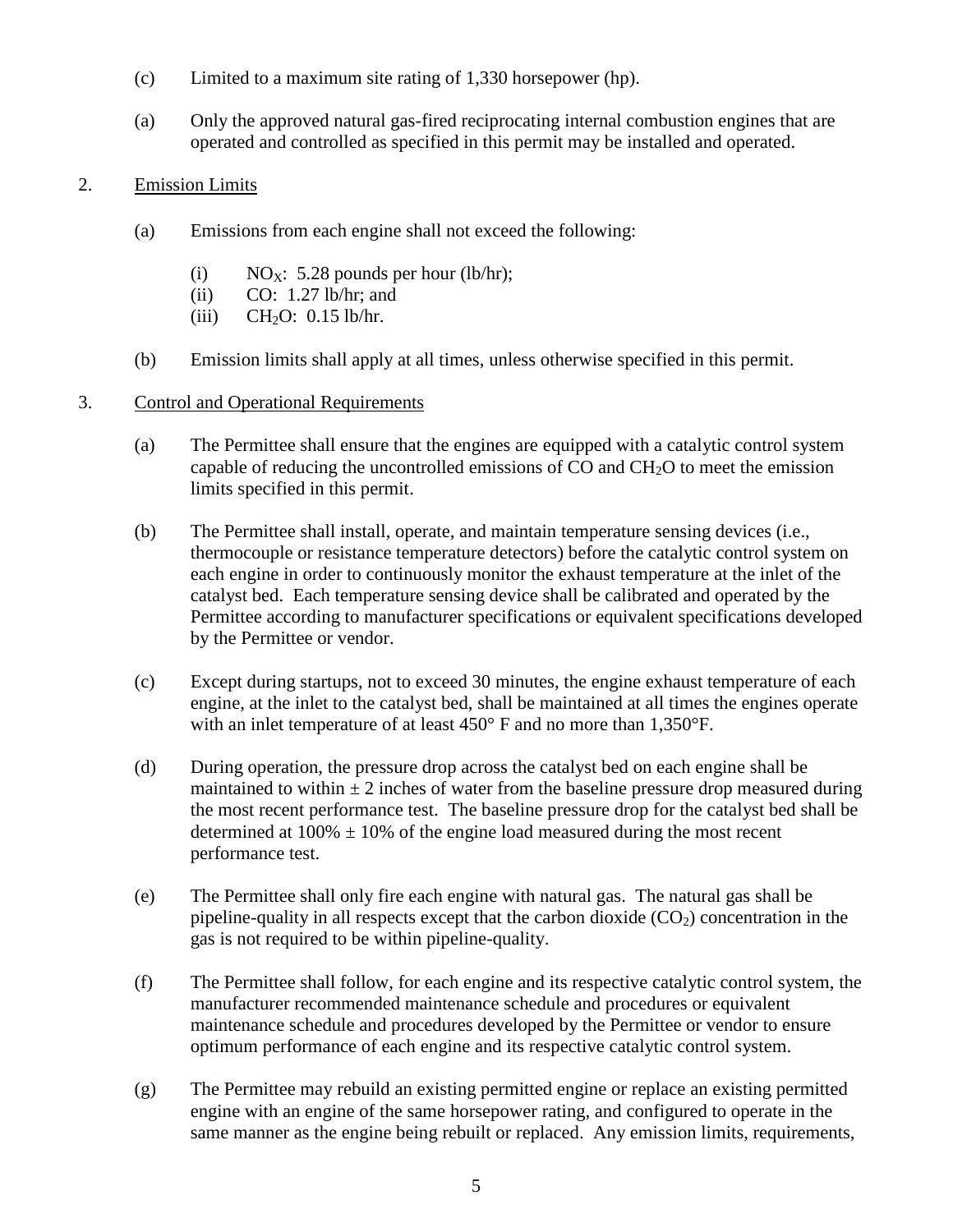control technologies, testing or other provisions that apply to the permitted engines that are rebuilt or replaced shall also apply to the rebuilt and replaced engines.

(h) The Permittee may resume operation without the catalytic control system during an engine break-in period, not to exceed 200 operating hours, for rebuilt and replaced engines.

## 4. Performance Testing Requirements

- (a) Performance tests shall be conducted on each engine for measuring  $NO_{x}$ , CO, and CH<sub>2</sub>O emissions to demonstrate compliance with each emission limitation in this permit. The performance tests shall be conducted in accordance with appropriate reference methods specified in 40 CFR Part 63, Appendix A and 40 CFR Part 60, Appendix A, or an EPA approved American Society for Testing and Materials (ASTM) method. The Permittee may submit to the EPA a written request for approval of an alternate test method, but shall only use that alternate test method after obtaining approval from the EPA.
	- (i) The initial performance test for each engine shall be conducted within 90 calendar days of startup of a new engine.
	- (ii) Subsequent performance tests for  $CH<sub>2</sub>O$  emissions shall be conducted within 12 months of the most recent performance test.
	- (iii) Performance tests shall be conducted within 90 calendar days of each catalyst replacement.
	- (iv) Performance tests shall be conducted within 90 calendar days of startup of all rebuilt and replaced engines.
- (b) The Permittee shall not perform engine tuning or make any adjustments to engine settings, catalytic control system settings, or processes or operational parameters the day of the engine testing or during the engine testing. Any such tuning or adjustments may result in a determination by the EPA that the test is invalid. Artificially increasing an engine load to meet testing requirements is not considered engine tuning or adjustments.
- (c) The Permittee shall not abort any engine tests that demonstrate non-compliance with the emission limits in this permit.
- (d) All performance tests conducted on each engine shall meet the following requirements:
	- (i) The pressure drop across each catalyst bed and the inlet temperature to each catalyst bed shall be measured and recorded at least once during each performance tests.
	- (ii) All tests for  $NO<sub>X</sub>$  and CO emissions shall be performed simultaneously.
	- (iii) All tests shall be performed at a maximum operating rate (90% to 110% of the maximum achievable engine load available on the day of the test). The Permittee may submit to the EPA a written request for approval of an alternate load level for testing, but shall only test at that alternate load level after obtaining written approval from the EPA.
	- (iv) During each test run, data shall be collected on all parameters necessary to document how emissions were measured and calculated (such as test run length,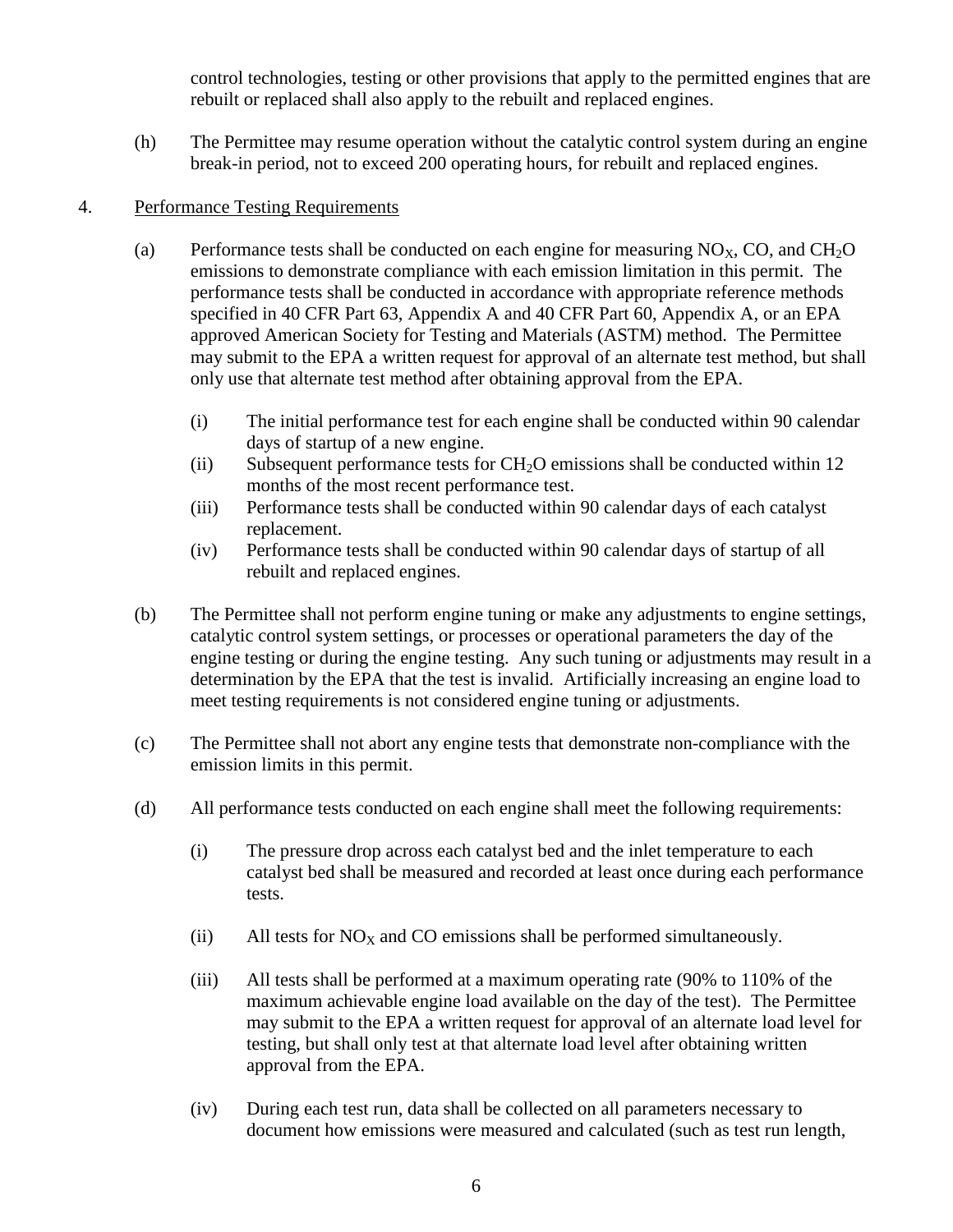minimum sample volume, volumetric flow rate, moisture and oxygen corrections, etc.).

- (v) Each test shall consist of at least three 1-hour or longer valid test runs. Emission results shall be reported as the arithmetic average of all valid test runs and shall be in terms of the emission limits in this permit.
- (vi) Performance test plans shall be submitted to the EPA for approval 60 calendar days prior to the date the test is planned.
- (vii) Performance test plans that have already been approved by the EPA for the emission units approved in this permit may be used in lieu of new test plans unless the EPA requires the submittal and approval of new test plans. The Permittee may submit new plans for EPA approval at any time.
- (viii) The test plans shall include and address the following elements:
	- *(A)* Purpose of the test;
	- *(B)* Engines and catalytic control systems to be tested;
	- *(C)* Expected engine operating rate(s) during the test;
	- *(D)* Sampling and analysis procedures (sampling locations, test methods, laboratory identification);
	- *(E)* Quality assurance plan (calibration procedures and frequency, sample recovery and field documentation, chain of custody procedures); and
	- *(F)* Data processing and reporting (description of data handling and quality control procedures, report content).
- (e) The Permittee shall notify the EPA at least 30 calendar days prior to scheduled performance testing. The Permittee shall notify the EPA at least 1 week prior to scheduled performance testing if the testing cannot be performed.
- (f) If a permitted engine is not operating, the Permittee does not need to start up the engine solely to conduct a performance test. The Permittee may conduct the performance test when the engine is started up again.
- 5. Monitoring Requirements
	- (a) The Permittee shall continuously monitor the engine exhaust temperature of each engine at the inlet to the catalyst bed.
	- (b) Except during startups, not to exceed 30 minutes, if the engine's exhaust temperature at the inlet to the catalyst bed deviates from the acceptable ranges specified in this permit then the following actions shall be taken. The Permittee's completion of any or all of these actions shall not constitute, nor qualify as, an exemption from any other emission limits in this permit.
		- (i) Within 24 hours of determining a deviation of the engine exhaust temperature at the inlet to the catalyst bed, the Permittee shall investigate. The investigation shall include testing the temperature sensing device, inspecting the engine for performance problems and assessing the catalytic control system for possible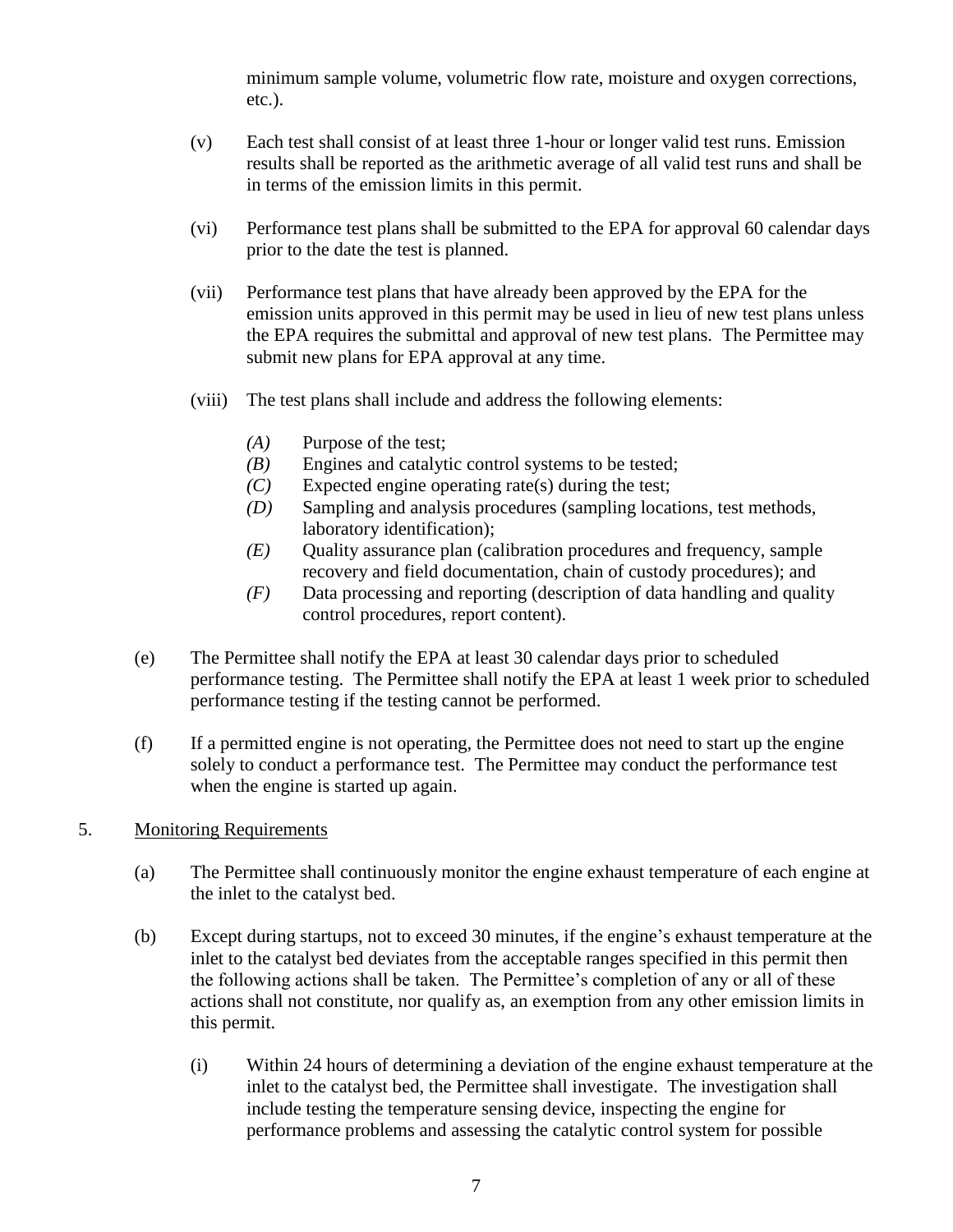damage that could affect catalytic system effectiveness (including, but not limited to, catalyst housing damage, and fouled, destroyed or poisoned catalyst).

- (ii) If the engine exhaust temperature at the inlet to the catalyst bed can be corrected by following the engine manufacturer recommended procedures or equivalent procedures developed by the Permittee or vendor, and the catalytic control system has not been damaged, then the Permittee shall correct the engine exhaust temperature at the inlet to the catalyst bed within 24 hours of inspecting the engine and catalytic control system.
- (iii) If the engine exhaust temperature at the inlet to the catalyst bed cannot be corrected using the engine manufacturer recommended procedures or equivalent procedures developed by the Permittee or vendor, or the catalytic control system has been damaged, then the affected engine shall cease operating immediately and shall not be returned to routine service until the following has been met:
	- *(A)* The engine exhaust temperature at the inlet to the catalyst bed is measured and found to be within the acceptable temperature range for that engine; and
	- *(B)* The catalytic control system has been repaired or replaced, if necessary.
- (c) The Permittee shall monitor the pressure drop across the catalyst bed on each engine every 30 days using pressure sensing devices before and after the catalyst bed to obtain a direct reading of the pressure drop (also referred to as the differential pressure). *[Note to Permittee: Differential pressure measurements, in general, are used to show the pressure across the filter elements. This information will determine when the elements of the catalyst bed are fouling, blocked or blown out and thus require cleaning or replacement.]*
- (d) The Permittee shall perform the first measurement of the pressure drop across the catalyst bed on each engine no more than 30 days from the date of the initial performance test. Thereafter, the Permittee shall measure the pressure drop across the catalyst bed, at a minimum, every 30 days. Subsequent performance tests, as required in this permit, can be used to meet the periodic pressure drop monitoring requirements provided it occurs within the 30-day window. The pressure drop reading can be a one-time measurement on that day, the average of performance test runs conducted on that day, or an average of all the measurements taken on that day if continuous readings are taken.
- (e) If the pressure drop reading exceeds  $\pm 2$  inches of water from the baseline pressure drop established during the most recent performance test, then the following actions shall be taken. The Permittee's completion of any or all of these actions shall not constitute, nor qualify as, an exemption from any other emission limits in this permit:
	- (i) Within 24 hours of determining a deviation of the pressure drop across the catalyst bed, the Permittee shall investigate. The investigation shall include testing the pressure transducers and assessing the catalytic control system for possible damage that could affect catalytic system effectiveness (including, but not limited to, catalyst housing damage, and plugged, fouled, destroyed or poisoned catalyst).
	- (ii) If the pressure drop across the catalyst bed can be corrected by following the catalytic control system manufacturer and/or vendor recommended procedures or equivalent procedures developed by the Permittee or vendor, and the catalytic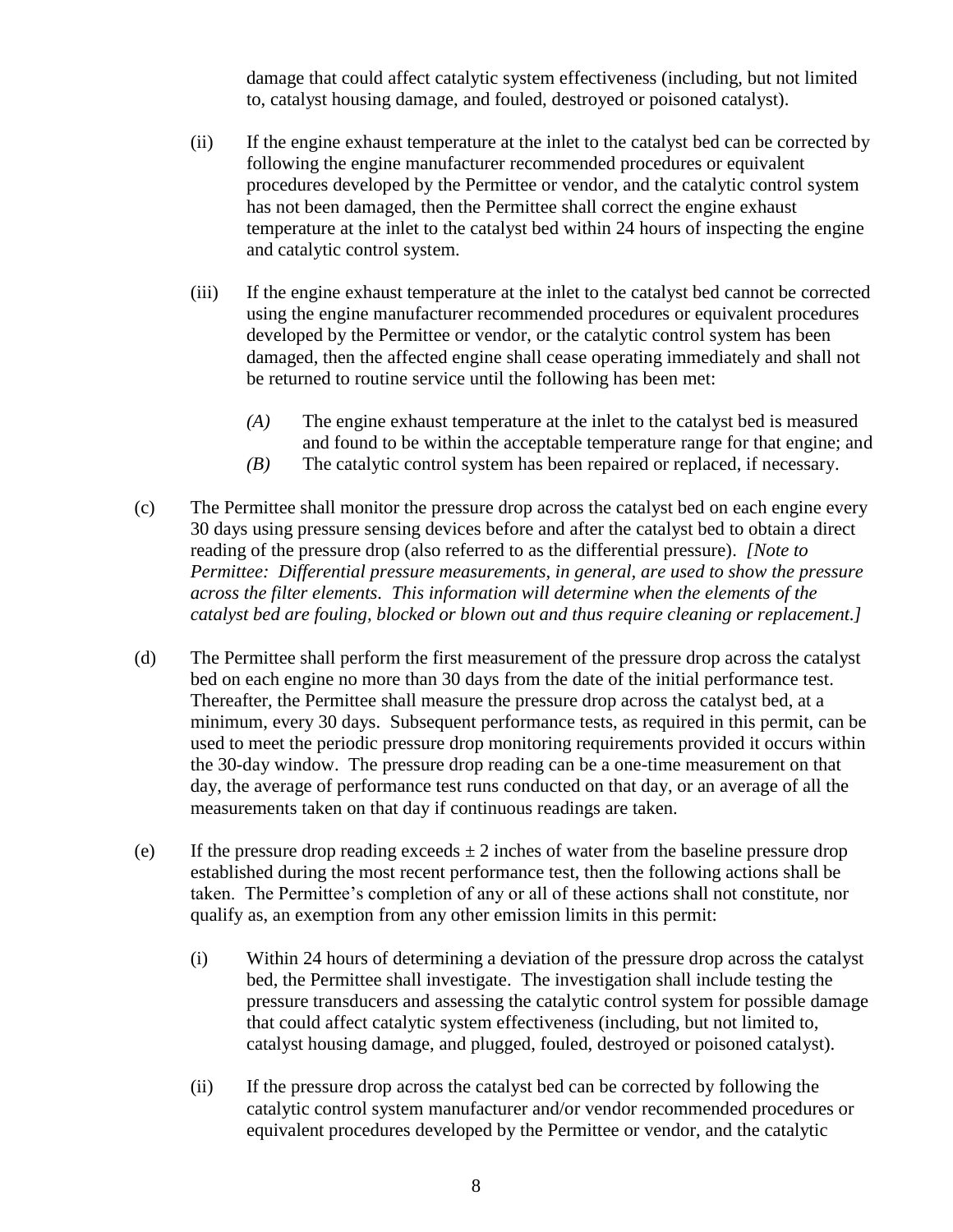control system has not been damaged, then the Permittee shall correct the problem within 24 hours of inspecting the catalytic control system.

- (iii) If the pressure drop across the catalyst bed cannot be corrected using the catalytic control system manufacturer recommended procedures or equivalent procedures developed by the Permittee or vendor, or the catalytic control system is damaged, then the Permittee shall do one of the following:
	- *(A)* Conduct a performance test within 90 calendar days, as specified in this permit, to ensure that the  $NO<sub>X</sub>$ , CO, and CH<sub>2</sub>O emission limits are being met and to re-establish the pressure drop across the catalyst bed. The Permittee shall measure CO and  $NO<sub>X</sub>$  emissions using a portable analyzer and a monitoring protocol approved by the EPA to establish a new temporary pressure drop baseline until a performance test can be scheduled and completed; or
	- *(B)* Cease operating the affected engine immediately. The engine shall not be returned to routine service until the pressure drop is measured and found to be within the acceptable pressure range for that engine as determined from the most recent performance test. Corrective action may include removal and cleaning of the catalyst or replacement of the catalyst.
- (f) The Permittee shall measure  $NO<sub>X</sub>$  and CO emissions from each engine at least quarterly to demonstrate compliance with each engine's emission limits in this permit. To meet this requirement, the Permittee shall:
	- (i) Measure  $NO<sub>X</sub>$  and CO emissions at the normal operating load using a portable analyzer and a monitoring protocol approved by the EPA or conduct a performance test as specified in this permit;
	- (ii) Measure the  $NO<sub>x</sub>$  and CO emissions simultaneously; and
	- (iii) Commence monitoring for  $NO<sub>x</sub>$  and CO emissions within 6 months of the Permittee's submittal of the initial performance test results for  $NO<sub>X</sub>$  and  $CO$ emissions to the EPA.
- (g) The Permittee shall not perform engine tuning or make any adjustments to engine settings, catalytic control system settings, or processes or operational parameters on the day of or during measurements. Any such tuning or adjustments may result in a determination by the EPA that the result is invalid. Artificially increasing an engine load to meet the testing requirements is not considered engine tuning or adjustments.
- (h) For any one (1) engine: If the results of 2 consecutive quarterly portable analyzer measurements demonstrate compliance with the  $NO<sub>X</sub>$  and  $CO$  emission limits, the required monitoring frequency may change from quarterly to semi-annually.
- (i) For any one (1) engine: If the results of any subsequent portable analyzer measurements demonstrate non-compliance with the  $NO<sub>X</sub>$  or CO emission limits, required monitoring frequency shall change from semi-annually to quarterly.
- (j) The Permittee shall submit portable analyzer specifications and monitoring protocols for  $NO<sub>X</sub>$  and CO to the EPA at the following address for approval at least 45 calendar days prior to the date of initial portable analyzer monitoring: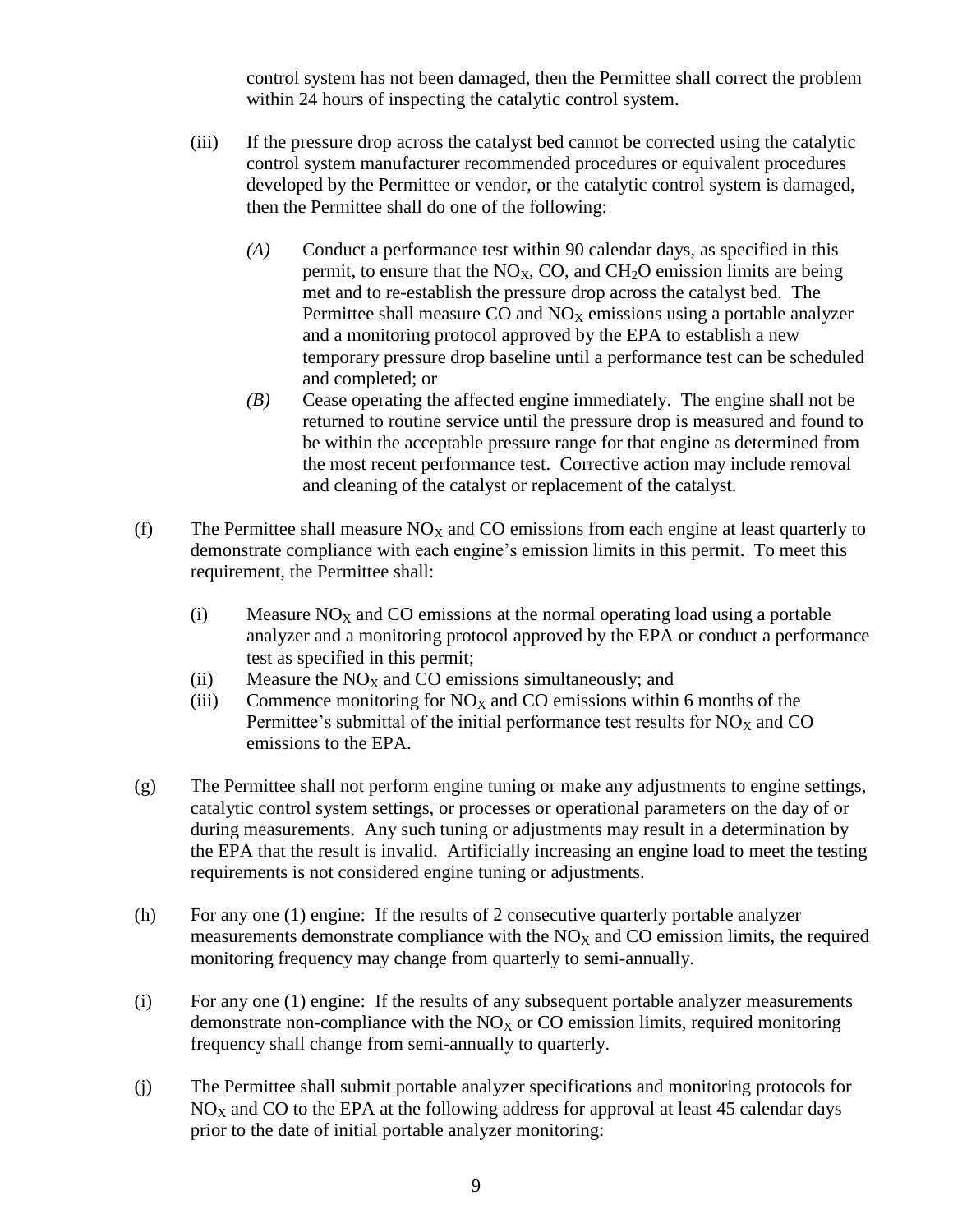U.S. Environmental Protection Agency, Region 8 Office of Enforcement, Compliance & Environmental Justice Air Toxics and Technical Enforcement Program, 8ENF-AT 1595 Wynkoop Street Denver, Colorado 80202

- (k) Portable analyzer specifications and monitoring protocols that have already been approved by the EPA for the emission units approved in this permit may be used in lieu of new protocols unless the EPA requires the submittal and approval of a new protocol. The Permittee may submit a new protocol for EPA approval at any time.
- (l) The Permittee is not required to conduct emissions monitoring and parametric monitoring of exhaust temperature and catalyst differential pressure on engines that have not operated during the monitoring period. The Permittee shall certify that the engine(s) did not operate during the monitoring period in the annual report specified in this permit.

#### 6. Recordkeeping Requirements

- (a) Records shall be kept of manufacturer and/or vendor specifications and maintenance requirements developed by the manufacturer, vendor, or Permittee for each engine, catalytic control system, temperature-sensing device, and pressure-measuring device.
- (b) Records shall be kept of all calibration and maintenance conducted for each engine, catalytic control system, temperature-sensing device, and pressure-measuring device.
- (c) Records shall be kept that are sufficient to demonstrate that the fuel used for each engine is pipeline quality natural gas in all respects, with the exception of  $CO<sub>2</sub>$  concentrations.
- (d) Records shall be kept of all temperature measurements required in this permit, as well as a description of any corrective actions taken pursuant to this permit.
- (e) Records shall be kept of all pressure drop measurements required in this permit, as well as a description of any corrective actions taken pursuant to this permit.
- (f) Records shall be kept of all required testing and monitoring in this permit. The records shall include the following:
	- (i) The date, place, and time of sampling or measurements;
	- (ii) The date(s) analyses were performed;
	- (iii) The company or entity that performed the analyses;
	- (iv) The analytical techniques or methods used;
	- (v) The results of such analyses or measurements; and
	- (vi) The operating conditions as existing at the time of sampling or measurement.
- (g) Records shall be kept of all catalyst replacements or repairs, engine rebuilds and engine replacements.
- (h) Records shall be kept of each rebuilt or replaced engine break-in period, pursuant to the requirements of this permit, where an existing engine that has been rebuilt or replaced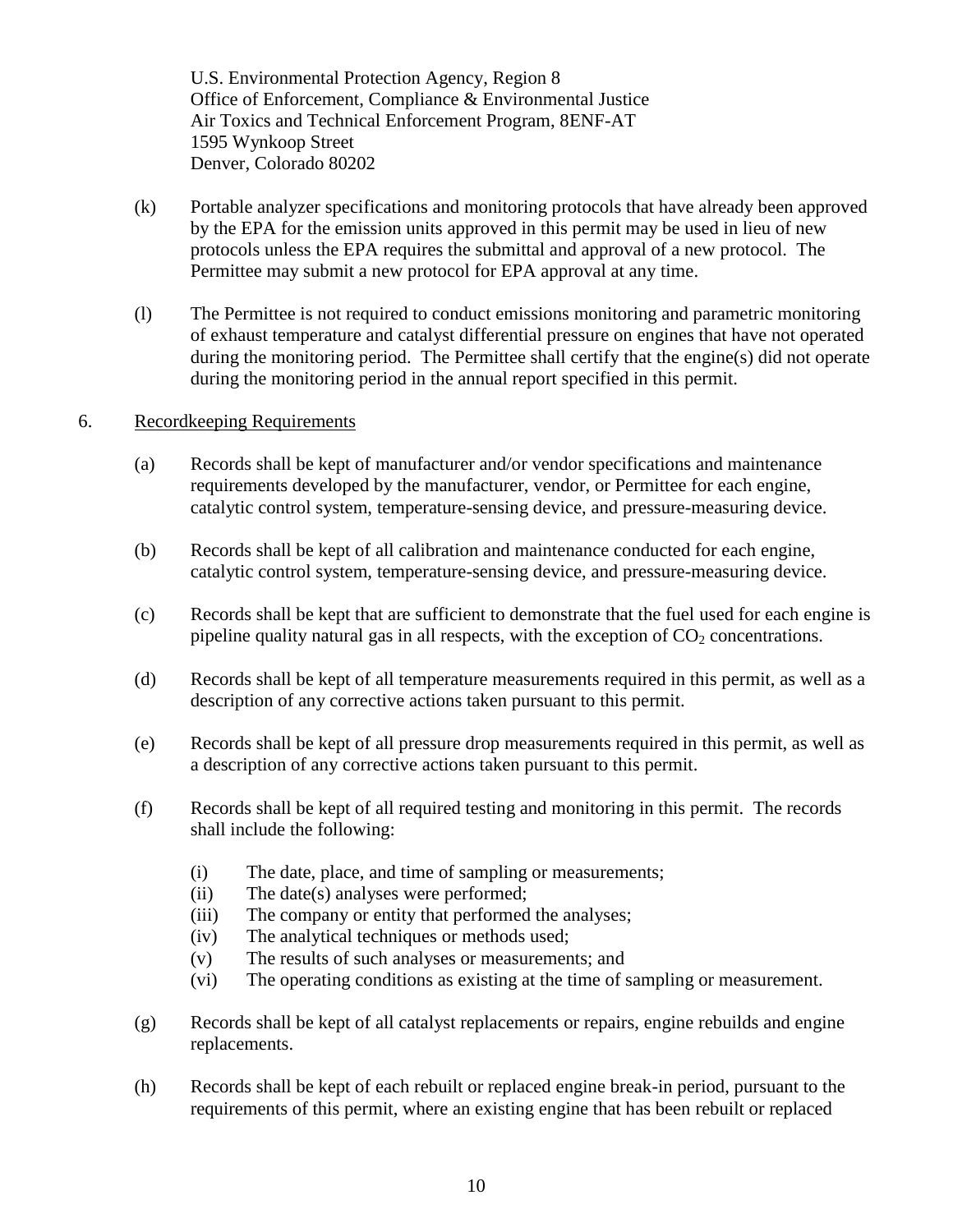<span id="page-18-0"></span>resumes operation without the catalyst control system, for a period not to exceed 200 operating hours.

(i) Records shall be kept of each time any engine is shut down due to a deviation of the inlet temperature to the catalyst bed or pressure drop across the catalyst bed. The Permittee shall include in the record the cause of the problem, the corrective action taken, and the timeframe for bringing the pressure drop and inlet temperature range into compliance.

## **D. Requirements for Tri-Ethylene Glycol Dehydration Process**

#### 1. Construction and Operational Limits

- (a) The following tri-ethylene glycol dehydration system is approved for installation and operation at the facility:
	- (i) Four (4) units; each limited to a maximum natural gas processing capacity of 10  $MMscfd<sup>1</sup>$  and a 0.375 MMBtu/hr<sup>2</sup> natural gas fired tri-ethylene glycol reboiler; and
	- (ii) One (1) unit limited to a maximum natural gas processing capacity of 35 MMscfd, and a 1.5 MMBtu/hr natural gas fired tri-ethylene glycol reboiler, equipped with a flash tank whose emissions are used as fuel for the reboiler.
- (b) The Permittee shall process no more than 45 MMscfd of natural gas.
- (c) Only dehydration units that are operated and controlled as specified in this permit may be installed and operated.

## 2. Monitoring and Record Keeping Requirements

<span id="page-18-1"></span>The Permittee shall monitor and record the total natural gas processed through the dehydration system, in MMscfd, on a monthly basis.

## **E. Requirements for Pneumatic Controllers**

- 1. The Permittee shall install, maintain, and operate pneumatic controllers that meet one or more of the following emission control technologies:
	- (a) Air actuated controllers;
	- (b) Electronically actuated controllers;
	- (c) Low-bleed natural gas actuated controllers (no more than 6 standard cubic feet per hour of natural gas); or
	- (d) No-bleed natural gas actuated controllers.
- 2. Each controller shall be operated and maintained according to manufacturer specifications or equivalent procedures developed by the Permittee or vendor.

 $\overline{a}$ 

<sup>&</sup>lt;sup>1</sup> MMscfd means million standard cubic feet per day.

<sup>2</sup> MMBtu/hr means million British thermal units per hour.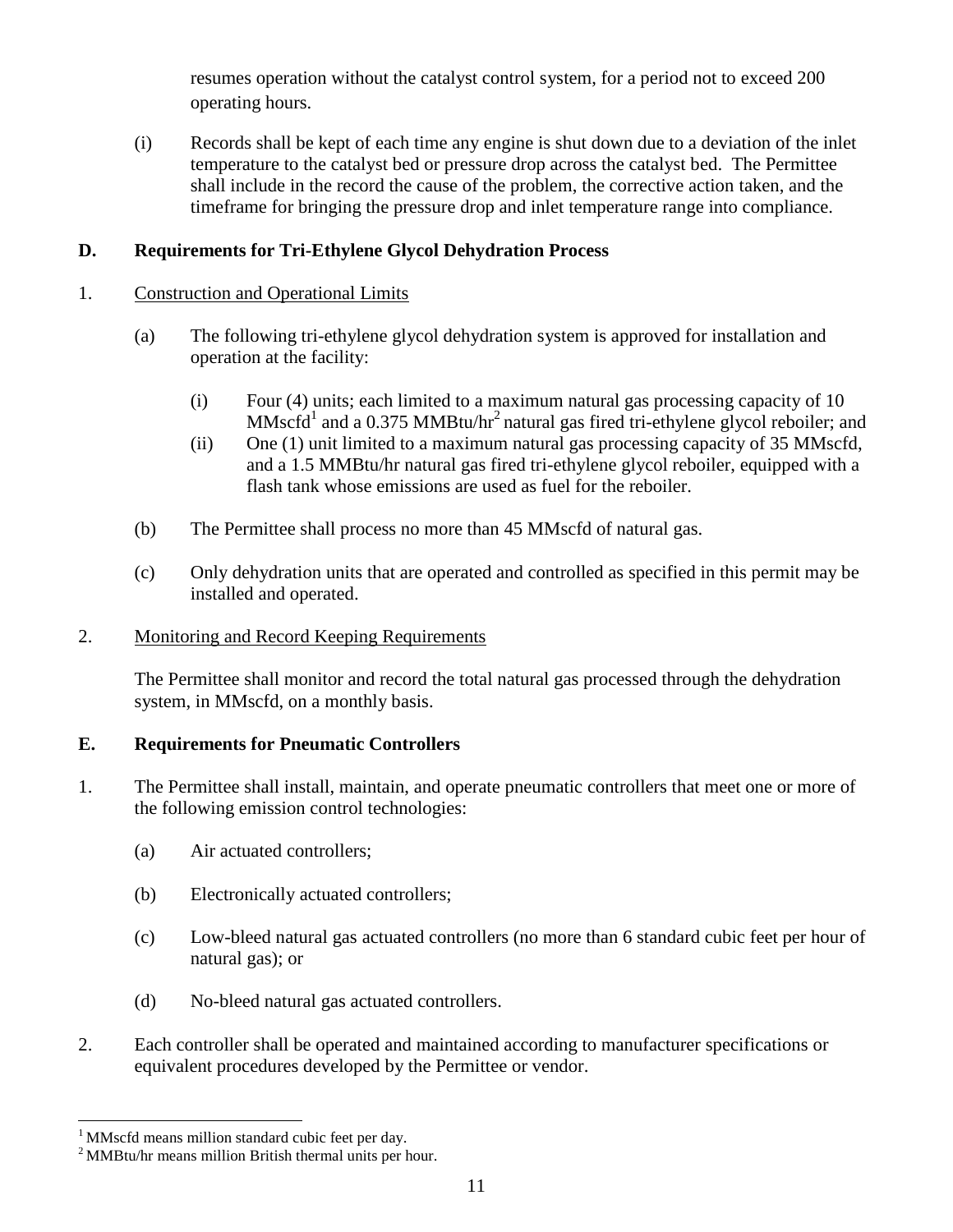3. Beginning with the effective date of this permit, records shall be kept of the date of installation of the controllers, the manufacturer specifications of the controllers or equivalent specifications developed by the Permittee or vendor, and all scheduled maintenance and repairs on the controllers.

## <span id="page-19-0"></span>**F. Requirements for Leak Detection and Repair (LDAR)**

- 1. The Permittee shall implement a LDAR monitoring program for detecting emissions of volatile organic compound (VOC) emissions due to leaking equipment.
- 2. The Permittee shall develop a written LDAR protocol that, at a minimum, specifies the following:
	- (a) The use of an infrared camera for the detection of VOC leaks;
	- (b) The technical procedures for monitoring with the infrared camera;
	- (c) A schedule for conducting semiannual monitoring;
	- (d) Monitoring of "equipment" per the approved LDAR protocol;
	- (e) A definition of when a "leak" is detected;
	- (f) A repair schedule for leaking equipment (including delay of repair); and
	- (g) A recordkeeping format.
- 3. The Permittee shall submit the LDAR protocol to the EPA at the following address for approval at least 45 calendar days prior to the date of initial monitoring:

U.S. Environmental Protection Agency, Region 8 Office of Enforcement, Compliance & Environmental Justice Air Toxics and Technical Enforcement Program, 8ENF-AT 1595 Wynkoop Street Denver, Colorado 80202

- 4. LDAR protocols that have already been approved by the EPA may be used in lieu of new protocols unless the EPA determines it is necessary to require the submittal and approval of a new LDAR protocol.
- 5. The Permittee may submit a revised LDAR protocol at any time for EPA approval. The existing LDAR protocol will remain in effect until a revised LDAR protocol is approved by the EPA.
- 6. In the event that the EPA determines that the LDAR monitoring program is not meeting its intended goals, the Permittee shall submit a revised LDAR protocol upon request by the EPA.
- 7. Leak detection monitoring shall commence upon approval of the LDAR protocol by the EPA.
- 8. LDAR monitoring shall be conducted at least semi-annually in accordance with an approved LDAR protocol and shall be conducted a minimum of 5 calendar months apart.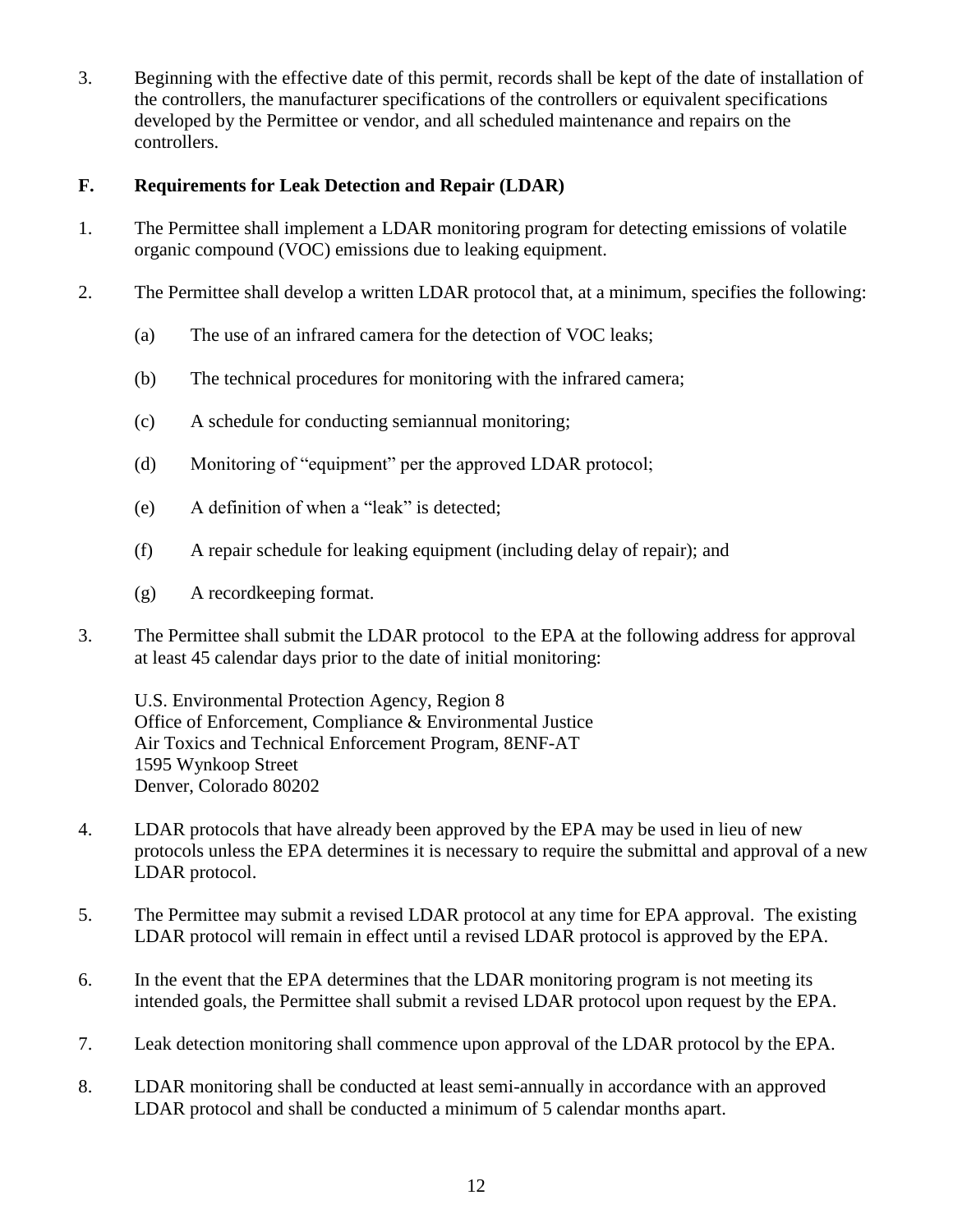- 9. The Permittee shall notify the EPA in writing at least 30 calendar days prior to any LDAR monitoring conducted. If monitoring cannot be performed on the scheduled date, the Permittee shall notify EPA at least 1 week prior to the scheduled date and reschedule the monitoring to satisfy the monitoring frequency requirements.
- 10. The Permittee shall maintain a record of all EPA approved LDAR protocols.
- 11. The Permittee shall maintain a record of the results of all LDAR monitoring and any necessary equipment repairs due to VOC leaks.

## <span id="page-20-0"></span>**G. Requirements for Records Retention**

- 1. The Permittee shall retain all records required by this permit for a period of at least 5 years from the date the record was created.
- 2. Records shall be kept in the vicinity of the facility, such as at the facility, the location that has dayto-day operational control over the facility, or the location that has day-to-day responsibility for compliance of the facility.

## <span id="page-20-1"></span>**H. Requirements for Reporting**

- 1. Annual Emission Reports
	- (a) The Permittee shall submit a written annual report of the actual annual emissions from all emission units at the facility covered under this permit; including emissions from start-ups, shutdowns, and malfunctions, each year no later than April  $1<sup>st</sup>$ . The annual report shall cover the period for the previous calendar year. All reports shall be certified to truth and accuracy by the person primarily responsible for Clean Air Act compliance for the Permittee.
	- (b) The report shall be submitted to:

U.S. Environmental Protection Agency, Region 8 Office of Partnerships and Regulatory Assistance Tribal Air Permitting Program, 8P-AR 1595 Wynkoop Street Denver, Colorado 80202

The report may be submitted via electronic mail to r<sup>8</sup>AirPermitting@epa.gov.

2. All other documents required to be submitted under this permit, with the exception of the Annual Emission Reports, shall be submitted to:

U.S. Environmental Protection Agency, Region 8 Office of Enforcement, Compliance & Environmental Justice Air Toxics and Technical Enforcement Program, 8ENF-AT 1595 Wynkoop Street Denver, Colorado 80202

All Documents may be submitted electronically to reducement of the epa.gov.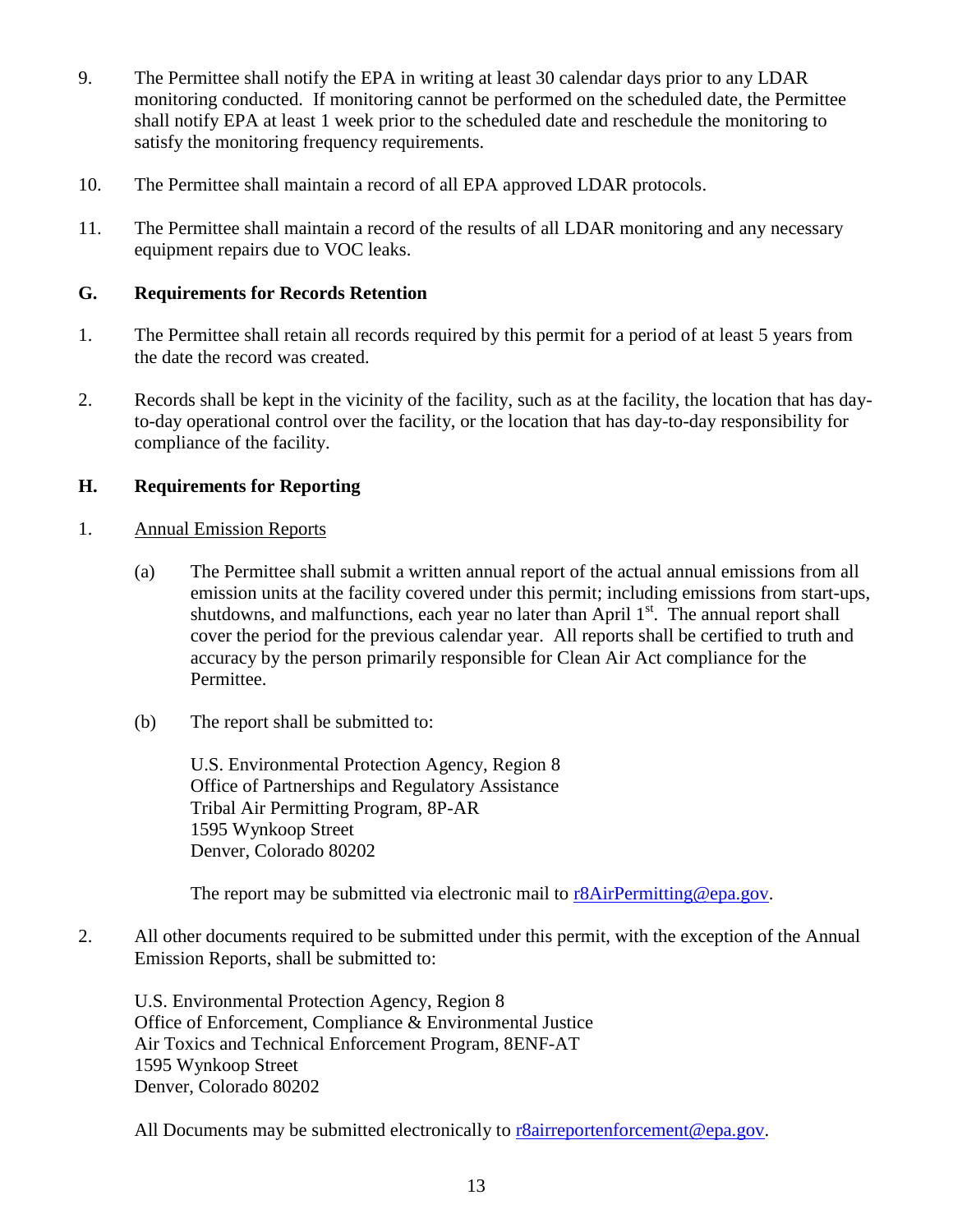- 3. The Permittee shall submit a written LDAR monitoring report each year no later than April  $1<sup>st</sup>$ . The annual report shall include the semi-annual LDAR monitoring results for the previous calendar year, including any necessary equipment repairs due to VOC leaks.
- 4. The Permittee shall promptly submit to the EPA a written report of any deviations of permit requirements and a description of the probable cause of such deviations and any corrective actions or preventative measures taken. A "prompt" deviation report is one that is post marked or submitted via electronic mail to r<sup>8</sup>airreportenforcement@epa.gov as follows:
	- (a) Within 30 days from the discovery of any deviation of the emission or operational limits that is left un-corrected for more than 5 days after discovering the deviation;
	- (b) By April  $1<sup>st</sup>$  for the discovery of a deviation of recordkeeping or other permit conditions during the preceding calendar year that do not affect the Permittee's ability to meet the emission limits.
- 5. The Permittee shall submit a written report for any required performance tests to the EPA Regional Office within 60 days after completing the tests.
- 6. The Permittee shall submit any record or report required by this permit upon EPA request.

## <span id="page-21-0"></span>**II. General Provisions**

## <span id="page-21-1"></span>**A. Conditional Approval**

Pursuant to the authority of 40 CFR 49.151, the EPA hereby conditionally grants this permit to construct. This authorization is expressly conditioned as follows:

- 1. *Document Retention and Availability:* This permit and any required attachments shall be retained and made available for inspection upon request at the location set forth herein.
- 2. *Permit Application:* The Permittee shall abide by all representations, statements of intent and agreements contained in the application submitted by the Permittee. The EPA shall be notified 10 days in advance of any significant deviation from the permit application as well as any plans, specifications or supporting data furnished.
- 3. *Permit Deviations:* The issuance of this permit may be suspended or revoked if the EPA determines that a significant deviation from the permit application, specifications, and supporting data furnished has been or is to be made. If the proposed source is constructed, operated, or modified not in accordance with the terms of this permit, the Permittee will be subject to appropriate enforcement action.
- 4. *Compliance with Permit:* The Permittee shall comply with all conditions of this permit, including emission limitations that apply to the affected emissions units at the permitted facility/source. Noncompliance with any permit term or condition is a violation of this permit and may constitute a violation of the Clean Air Act and is grounds for enforcement action and for a permit termination or revocation.
- 5. *Fugitive Emissions:* The Permittee shall take all reasonable precautions to prevent and/or minimize fugitive emissions during the construction period.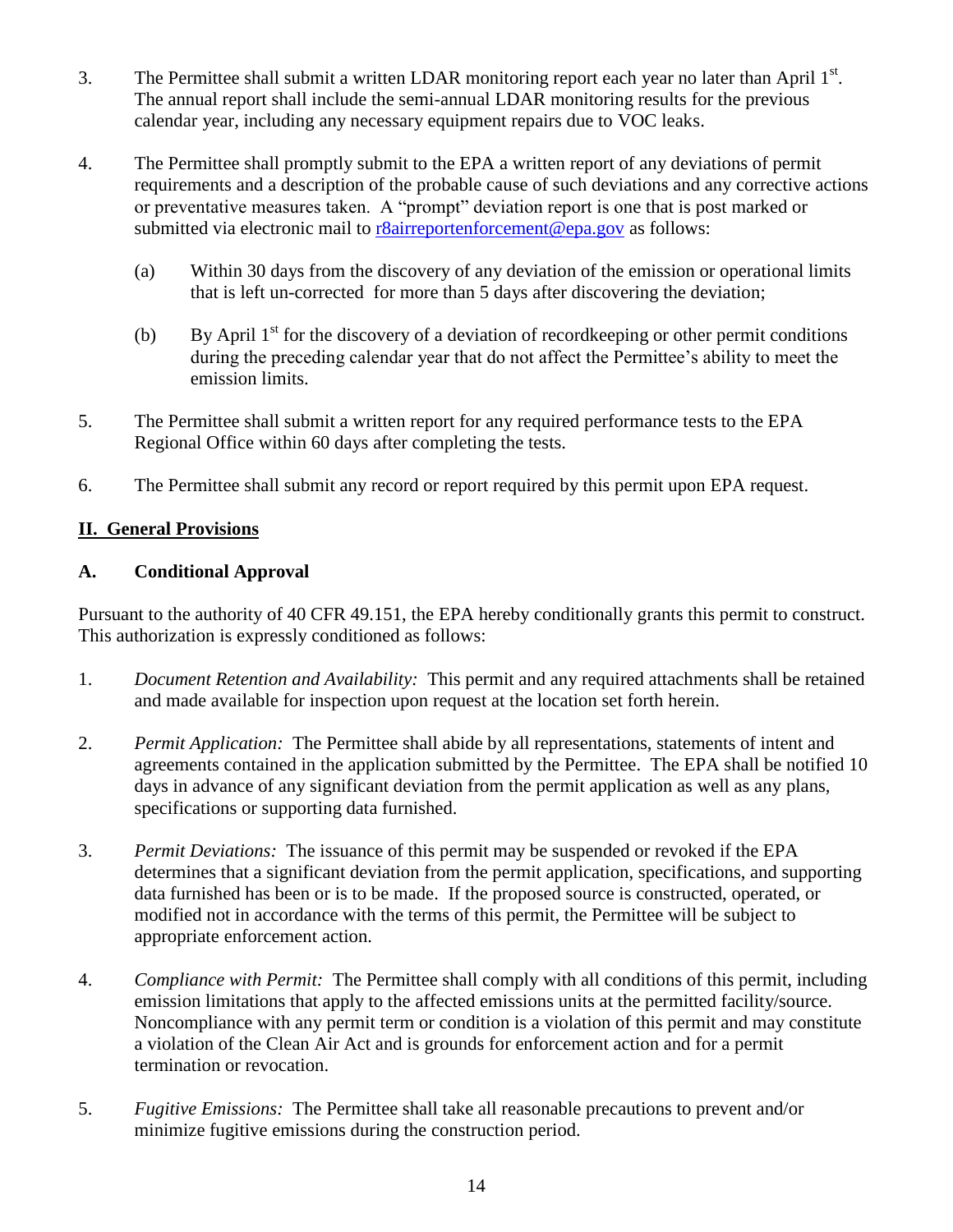- 6. *National Ambient Air Quality Standard and PSD Increment:* The permitted source shall not cause or contribute to a National Ambient Air Quality Standard violation or a PSD increment violation.
- 7. *Compliance with Federal and Tribal Rules, Regulations, and Orders:* Issuance of this permit does not relieve the Permittee of the responsibility to comply fully with all other applicable federal and tribal rules, regulations, and orders now or hereafter in effect.
- 8. *Enforcement:* It is not a defense, for the Permittee, in an enforcement action, to claim that it would have been necessary to halt or reduce the permitted activity in order to maintain compliance with the conditions of this permit.
- 9. *Facility/Source Modifications:* For proposed modifications, as defined at §49.152(d), that would increase an emissions unit allowable emissions of pollutants above its existing permitted annual allowable emissions limit, the Permittee shall first obtain a permit modification pursuant to the MNSR regulations approving the increase. For a proposed modification that is not otherwise subject to review under the PSD or MNSR regulations, such proposed increase in the annual allowable emissions limit shall be approved through an administrative permit revision as provided at §49.159(f).
- 10. *Relaxation of Legally and Practically Enforceable Limits:* At such time that a new or modified source within the permitted facility/source or modification of this permitted facility/source becomes a major stationary source or major modification solely by virtue of a relaxation in any legally and practically enforceable limitation which was established after August 7, 1980, on the capacity of this permitted facility/source to otherwise emit a pollutant, such as a restriction on hours of operation, then the requirements of the PSD regulations shall apply to the source or modification as though construction had not yet commenced on the source or modification.
- 11. *Revise, Reopen, Revoke and Reissue, or Terminate for Cause:* This permit may be revised, reopened, revoked and reissued, or terminated for cause. The filing of a request by the Permittee, for a permit revision, revocation and reissuance, or termination, or of a notification of planned changes or anticipated noncompliance does not stay any permit condition. The EPA may reopen a permit for a cause on its own initiative, e.g., if this permit contains a material mistake or the Permittee fails to assure compliance with the applicable requirements.
- 12. *Severability Clause:* The provisions of this permit are severable, and in the event of any challenge to any portion of this permit, or if any portion is held invalid, the remaining permit conditions shall remain valid and in force.
- 13. *Property Rights:* This permit does not convey any property rights of any sort or any exclusive privilege.
- 14. *Information Requests:* The Permittee shall furnish to the EPA, within a reasonable time, any information that the EPA may request in writing to determine whether cause exists for revising, revoking and reissuing, or terminating this permit or to determine compliance with this permit. For any such information claimed to be confidential, you shall also submit a claim of confidentiality in accordance with 40 CFR Part 2, Subpart B.
- 15. *Inspection and Entry:* The EPA or its authorized representatives may inspect this permitted facility/source during normal business hours for the purpose of ascertaining compliance with all conditions of this permit. Upon presentation of proper credentials, the Permittee shall allow the EPA or its authorized representative to: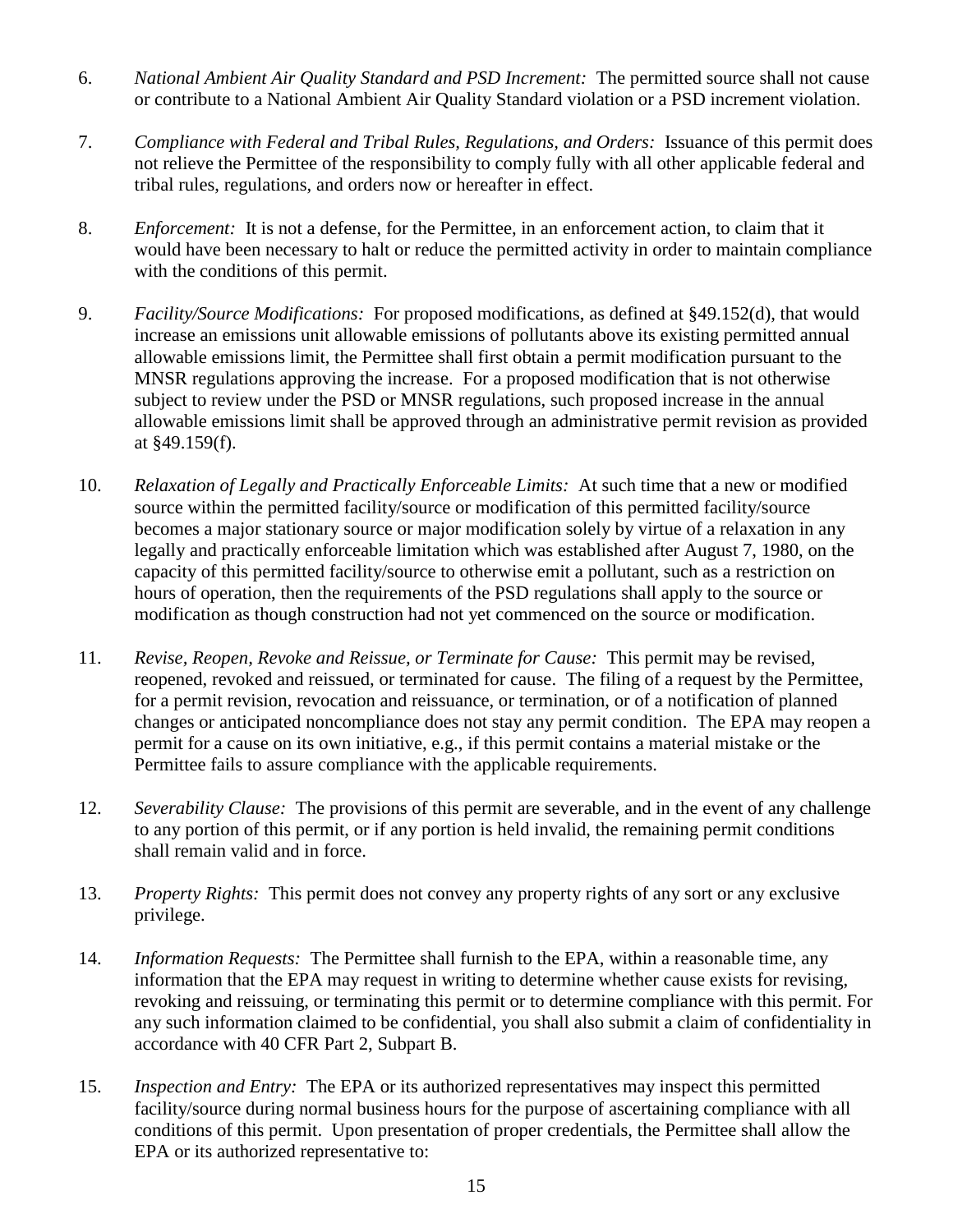- (a) Enter upon the premises where a permitted facility/source is located or emissions-related activity is conducted, or where records are required to be kept under the conditions of this permit;
- (b) Have access to and copy, at reasonable times, any records that are required to be kept under the conditions of this permit;
- (c) Inspect, during normal business hours or while the permitted facility/source is in operation, any facilities, equipment (including monitoring and air pollution control equipment), practices, or operations regulated or required under this permit;
- (d) Sample or monitor, at reasonable times, substances or parameters for the purpose of assuring compliance with this permit or other applicable requirements; and
- (e) Record any inspection by use of written, electronic, magnetic and photographic media.
- 16. *Permit Effective Date:* This permit is effective immediately upon issuance unless comments resulted in a change in the proposed permit, in which case this permit is effective 30 days after issuance. The Permittee may notify the EPA, in writing, that this permit or a term or condition of it is rejected. Such notice should be made within 30 days of receipt of this permit and should include the reason or reasons for rejection.
- 17. *Permit Transfers:* Permit transfers shall be made in accordance with 40 CFR 49.159(f). The Air Program Director shall be notified in writing at the address shown below if the company is sold or changes its name.

U.S. Environmental Protection Agency, Region 8 Office of Partnerships and Regulatory Assistance Tribal Air Permitting Program, 8P-AR 1595 Wynkoop Street Denver, Colorado 80202

- 18. *Invalidation of Permit:* This permit becomes invalid if construction is not commenced within 18 months after the effective date of the permit, construction is discontinued for 18 months or more, or construction is not completed within a reasonable time. The EPA may extend the 18-month period upon a satisfactory showing that an extension is justified. This provision does not apply to the time period between the construction of the approved phases of a phased construction project. The Permittee shall commence construction of each such phase within 18 months of the projected and approved commencement date.
- 19. *Notification of Start-Up*: The Permittee shall submit a notification of the anticipated date of initial start-up of the permitted source to the EPA within 60 days of such date, unless the source permitted under this action is an existing source.